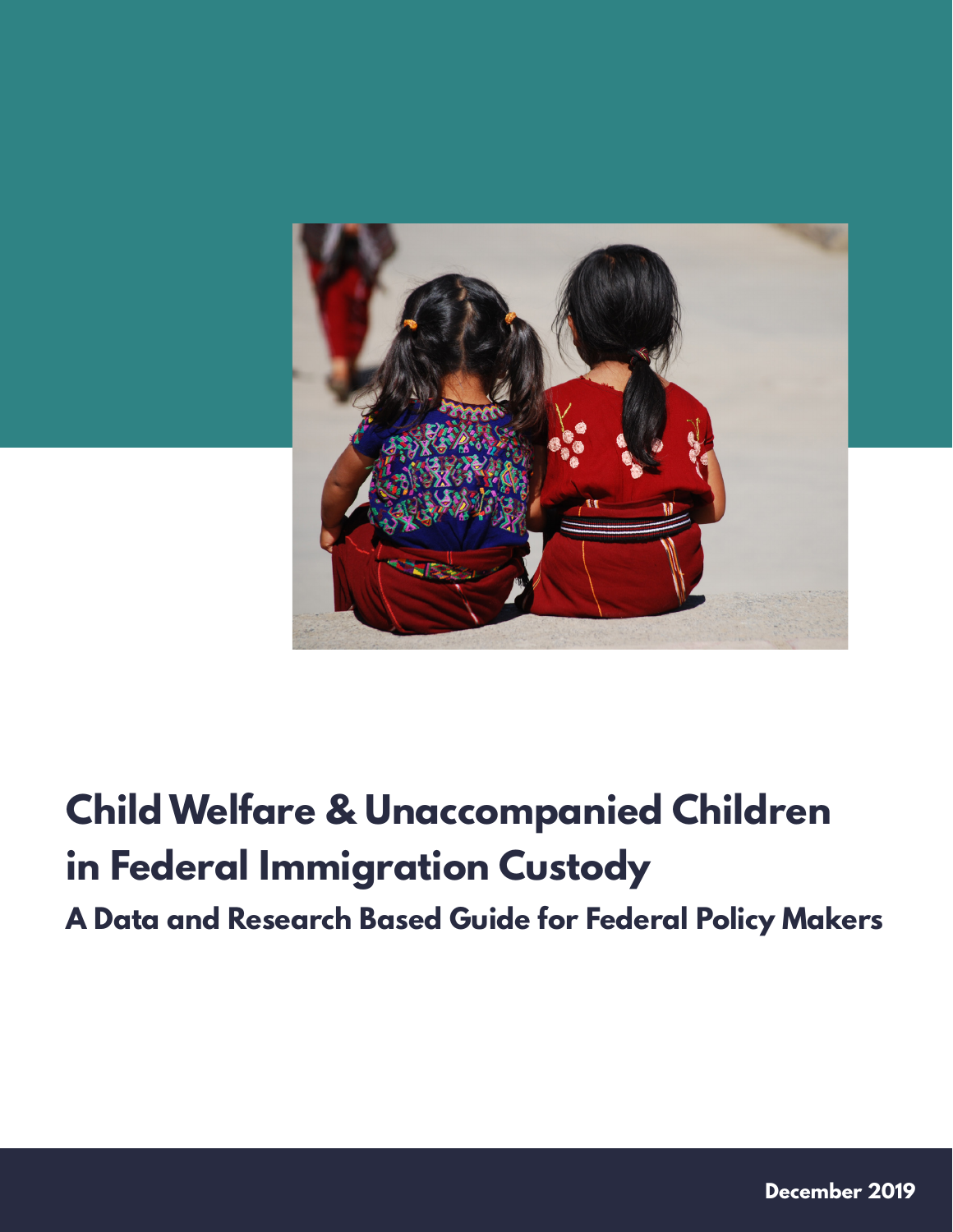# **Authors**

# **National Center for Youth Law**

- *• Neha Desai, Director, Immigration*
- *• Melissa Adamson, Attorney, Immigration*
- *• Lewis Cohen, Government Relations*



The National Center for Youth Law is a non-profit law firm focused on transforming the multiple public systems serving vulnerable children – including child welfare, juvenile justice, education, mental health, and public health – such that these children receive the supports they need to advance and thrive. NCYL's Immigration Team uses a combination of litigation, policy, training, and education to protect the rights of children in federal immigration custody as well as immigrant children in the child welfare and juvenile justice systems. For further information on the issues presented in this briefing, please contact Neha Desai (ndesai@youthlaw.org; 510.899.6577). Website: [youthlaw.org](http://youthlaw.org).

### **Social Emergency Medicine & Population Health Program Department of Emergency Medicine, Stanford University**

- *• Dr. N. Ewen Wang, MD, Director, Professor of Emergency Medicine*
- *• Elizabeth Pirrotta, MS, Data Analyst*

The Social Emergency Medicine and Population Health Program at Stanford University is dedicated to medically caring for and promoting programs to serve vulnerable populations. Academically, we research social inequities at a population level and disseminate and use our findings in order to provide outcome-driven solutions. Our expertise is in clinical emergency medicine, pediatric emergency medicine, health services research, and investigating access to specialty care. Elizabeth Pirrotta has expertise in statistical analysis and visualization of large, population-wide datasets. Dr. Wang has recently been working with developing modules in trauma-informed care and interviewing for professionals who work with migrant children. Website: [emed.stanford.edu/specialized-programs/sem.html.](https://emed.stanford.edu/specialized-programs/sem.html)

## **Data Methodology**

Data analysis provided in this document was performed on the monthly *Flores* data reports provided by the U.S. Department of Justice ("DOJ") from January 2018 to October 2019. Records provided by the DOJ use an A-number to identify each unaccompanied child. An initial analysis of these A-numbers was performed to verify that each A-number is unique to each unaccompanied child identified in the monthly reports. Verified A-numbers were then used to link records for each unaccompanied child to their different placements in Office of Refugee Resettlement ("ORR") custody. Demographics and detention characteristics, such as length of custody and number of transfers, were calculated at the individual level, and then aggregated at the monthly level for summary statistics. Program characteristics, such as average daily census and average lengths of custody, were calculated by aggregating data at the program level. Data calculations and analysis were performed in SAS statistical software, and charts and tables were created using Tableau data visualization software.

# **Suggested Citation**

Neha Desai, Melissa Adamson, Elizabeth Pirrotta, Lewis Cohen & N. Ewen Wang, *Child Welfare & Unaccompanied Children in Federal Immigration Custody: A Data and Research Based Guide for Federal Policymakers*, Dec. 2019, [https://youthlaw.org/publication/guide-federal-lawmakers-unaccompa](https://youthlaw.org/publication/guide-federal-lawmakers-unaccompanied-children-immigration-custody/)[nied-children-immigration-custody/](https://youthlaw.org/publication/guide-federal-lawmakers-unaccompanied-children-immigration-custody/).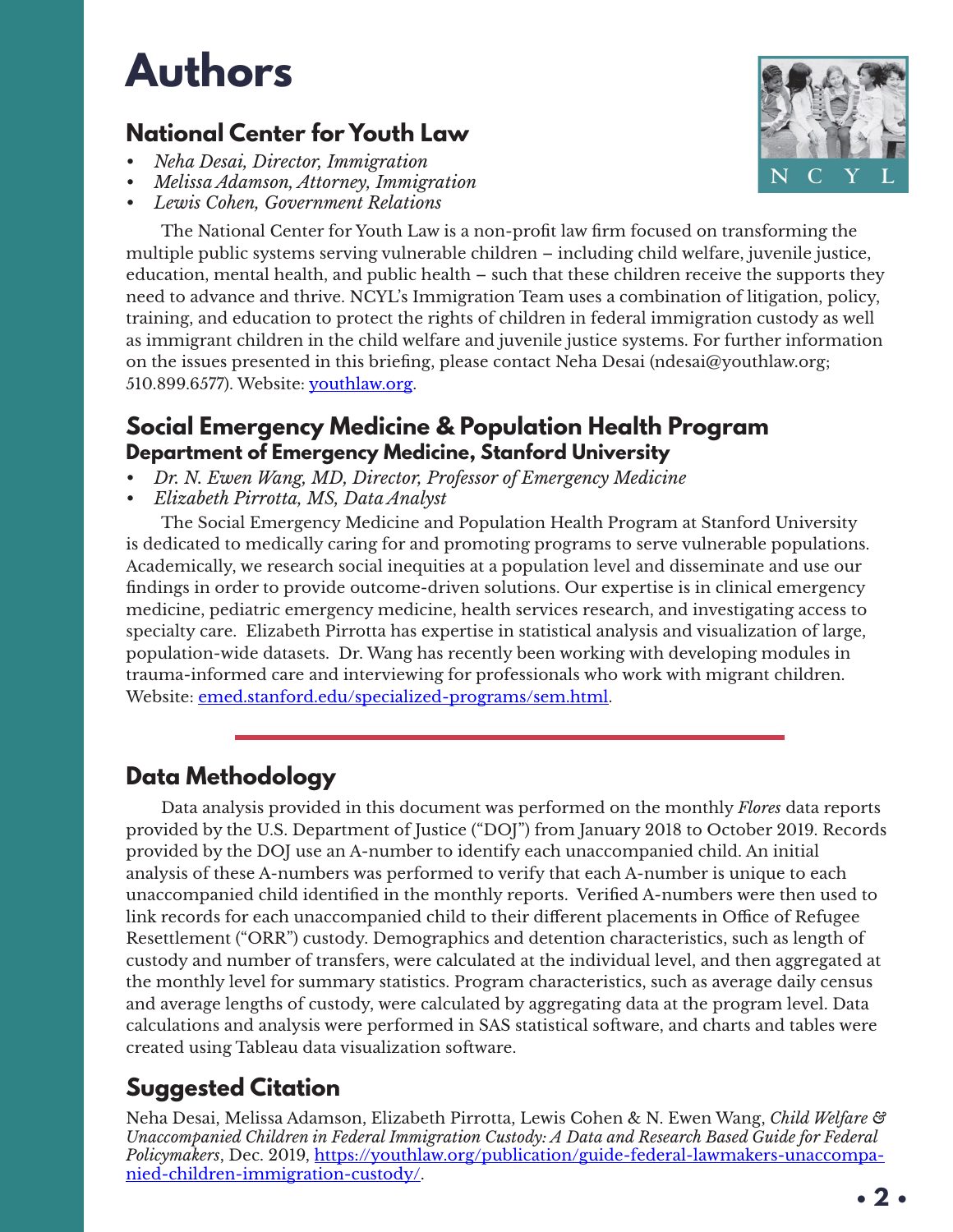# **Overview**

Prior to 1997, the United States made no special provisions for the detention of immigrant children. These children were subject to the same harsh and hazardous conditions as adults in detention, with no concern for their unique vulnerability. In 1997, the *Flores* Settlement Agreement established basic standards governing the custody, detention, and release of children in federal immigration custody. These standards are based on fundamental child welfare principles, namely that detention is harmful and that children should be reunified with their families as quickly as possible.

Over twenty years later, there is a robust research consensus supporting these principles. Additionally, we now have over two decades of lessons learned from the implementation of the *Flores* Settlement Agreement. This Guide summarizes those lessons and synthesizes the research and data that should ground future policy.

The Guide is organized around seven basic child welfare principles and offers discrete recommendations for changes in practice that will allow us to animate these principles for unaccompanied children. While many of the same principles are relevant for accompanied children, who are in federal immigration custody with family, this Guide is focused on the particular experience of children detained in custody alone.

The Guide outlines principles and recommendations regarding where children should be placed, the length of time children spend in custody, and what services children need. Finally, the Guide suggests specific compliance measures to ensure that child welfare standards are meaningfully implemented, and children's rights are protected.

A Glossary of Terms is located on page 26.

# **Summary of Recommendations:**

## **Placement Length and Type**

### **1. Children must be released from government custody as quickly as possible.**

- Require consistent, independent evaluation of Office of Refugee Resettlement ("ORR") policies and practices to ensure that they do not create unnecessary barriers to release.
- Require the identification and adoption of best practices to expedite children's reunification with sponsors.
- Require facilities whose average length of stay exceeds the average to undergo a review and implement corrective actions.
- Afford due process protections to children when their length in detention exceeds a certain amount of time, including automatic monthly reviews and a meaningful opportunity to participate in these reviews.
- Minimize transfers amongst facilities unless a transfer promotes the child's best interests.

### **2. Children must be placed in the most home-like setting possible.**

- Incentivize contracts with smaller facilities.
- Increase funding for Transitional Foster Care placements, Long-Term Foster Care placements, and Unaccompanied Refugee Minor placements, especially for children with special needs.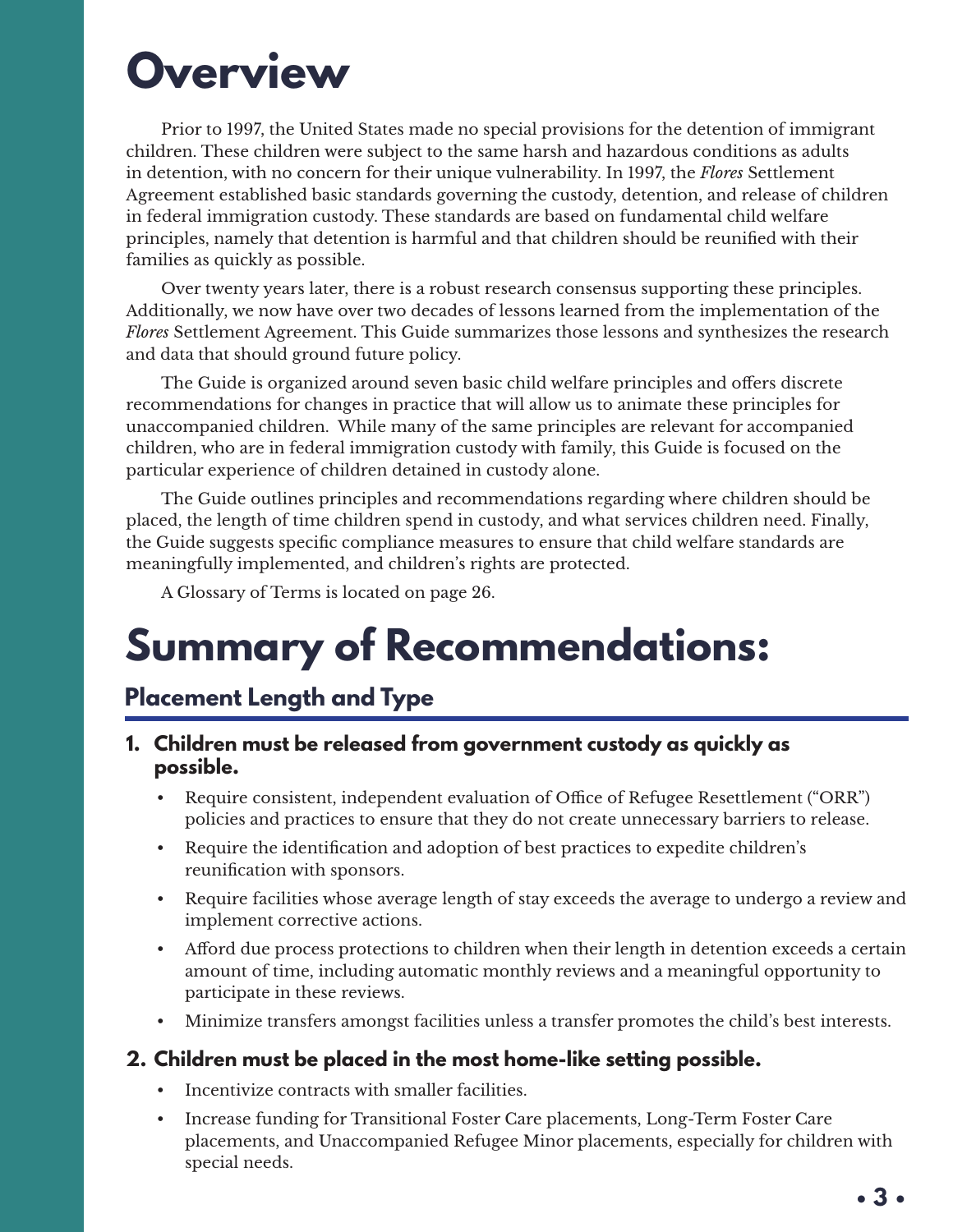- **3. Children must be placed in state licensed facilities and facility contracts must be routinely re-evaluated for performance, including average length of time that children are detained before release.**
	- Significantly limit the use of unlicensed influx facilities.
	- Require that licensing violations at contracted facilities be routinely checked and that contracts be reevaluated based on compliance with state law and priorities around expeditious release.

### **4. Children must not be transferred to restrictive facilities without a compelling justification and meaningful due process.**

- Limit the use of restrictive facilities to narrow and enforceable criteria and end the practice of sending children to secure facilities based only on a risk of self-harm.
- Ensure children receive meaningful due process before they are transferred to a more restrictive placement, such as a staff-secure or secure facility, or residential treatment center.
- Develop stronger safeguards against indefinite restrictive placements.

## **Services**

- **5. Children must have access to meaningful, trauma-informed mental health services in ORR shelters.**
	- Increase the quality, quantity, and diversity of trauma-informed mental health services in shelter settings.
	- Ensure children have access to private and confidential mental health counseling.
	- Ensure that children are released as soon as possible and that mental health needs do not prolong a child's detention.
	- Ensure psychotropic medications are not used as a substitute for meaningful mental health services and are not administered without informed consent and other basic protections.

### **6. Children must have access to quality education and regular recreation.**

- Require facilities to follow state educational standards regarding curriculum and teacher qualifications
- Require facilities to tailor education services to an individual child's needs, especially if the child has a disability.
- Require a whole student approach that addresses personal, social, emotional, cultural, intellectual, and work skills in addition to academic content.
- Require facilities to meet or exceed the physical activity guidelines of the President's Council on Sports, Fitness & Nutrition.

# **Compliance**

### **7. Children's rights must be protected through robust independent monitoring and data collection requirements.**

- Establish a permanent, independent, multi-disciplinary oversight committee to monitor facilities where children are detained and review data.
- Require the accurate collection, analysis, and publication of meaningful data regarding children in federal immigration custody.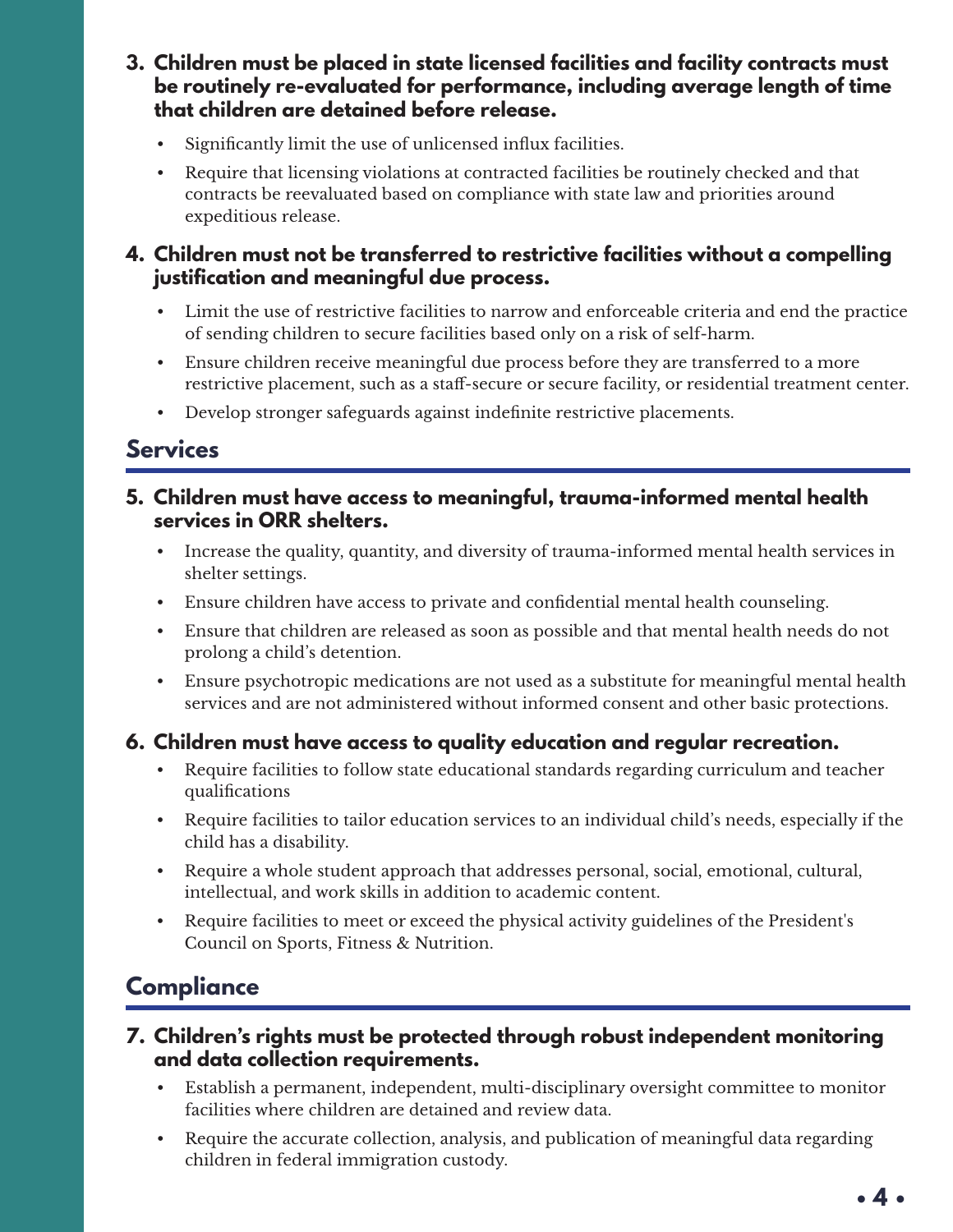The past two years have been marked by policy changes that dramatically lengthened the amount of time immigrant children spent in detention. This in turn increased the number of children in custody, led to the opening of multiple influx facilities, and created a dangerous backlog at Customs and Border Protection ("CBP") facilities.



Days in ORR Detention  $\Box$  1-20 days  $\Box$  21-30 days  $\Box$  31-60 days  $\Box$  61-90 days  $\Box$  91+ days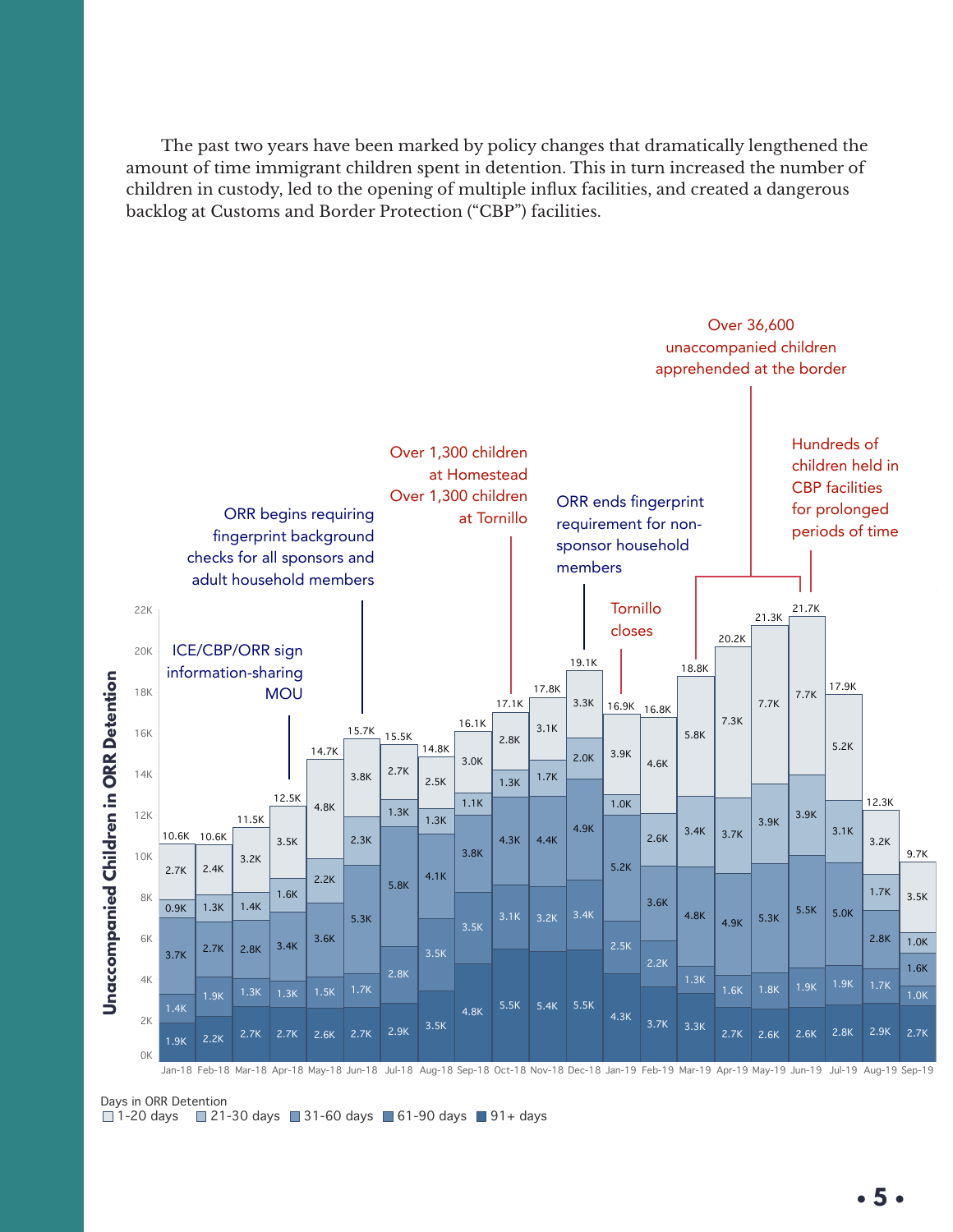# <span id="page-5-0"></span>**1: Children must be released from government custody as quickly as possible.**

### **Too many children are detained in government custody for prolonged periods of time.**

The Office of Refugee Resettlement ("ORR") is tasked with safely and expeditiously releasing unaccompanied children from federal custody. It must make "prompt and continuous efforts" toward family reunification and release children "without unnecessary delay" to their sponsors[.1](#page-28-0) ORR's network of contracted facilities stretches across the United States.

Over the past few years, there has been significant variation in children's average length of detention in ORR custody. For example, across all placement levels, the average length of detention was 59 days in May 2018 and 93 days in November 2018. There has also been significant variation in children's average length of detention between different ORR shelters, as well as significant variation in children's average and Longest lengths of stay during  $\frac{1}{2}$ . length of detention between shelters operated by the same contractor. Within ORR's network of shelters, the average **Example 20** length of detention ranged from a low of 31.4 days to a high of  $96.2$  days.

> Children in ORR custody currently have no meaningful opportunity to challenge their placements, regardless of the length of time they have spent in custody.  $\frac{\text{mno}}{\text{}}$

42.2 **ORR Shelters with the Longest Length of Detention** 

CHSI CASA NORMA LINE  $\frac{1}{\sqrt{2\pi}}$ 

#### "I pray to God that I get to leave here. I feel so alone, especially now that my cousin has left and I am still here. . ..

I feel sad and hopeless because I don't know when I will be released or why I haven't been released. . . . It feels like we are prisoners here because we have been here for so much time."

> *Child Influx Facility*



42.0

### **Detention and separation from family members inflicts long-lasting harm on children.**

When children are held in government custody apart from their primary caregivers for long periods, they suffer profound and long-lasting injury. The American Academy of Pediatrics has explained that "highly stressful experiences, like family separation, can cause irreparable harm, disrupting a child's brain architecture and affecting his or her short- and long-term health. This type of prolonged exposure to serious stress—known as toxic stress—can carry lifelong consequences for children.["2](#page-28-0) Studies of immigrant children detained in the United States reveal high rates of PTSD, anxiety, depression, and suicidal ideation.<sup>[3](#page-28-0)</sup>

# January 2018 - September 201<mark>9</mark>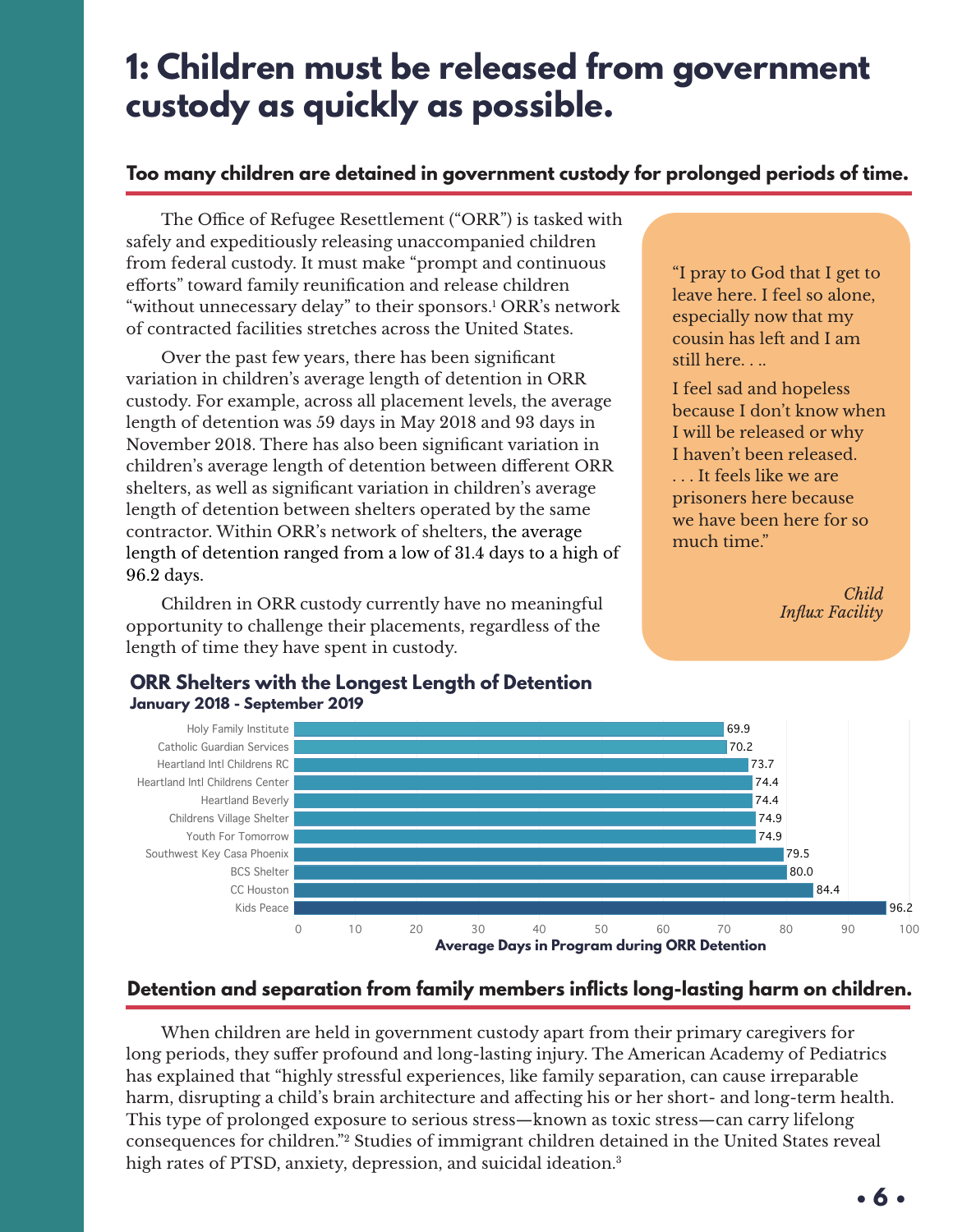### <span id="page-6-0"></span>**Multiple transfers may increase the overall length of time children are in custody.**

A substantial number of children have been placed in multiple ORR facilities during their time in detention. 1,463 children were held at three or more facilities, and 228 children were held at four or more facilities from January 2018 to September 2019. A majority of these children were never placed in a more restrictive facility, therefore their transfers do not include a step-down into a less restrictive environment.



### **Children in ORR Detention with 3 or More Placements January 2018 - September 2019**

When children are transferred to a new facility, they are forced to enter a new environment – with new staff and new peers – and are forced to rebuild those connections. They also lose their relationship with their prior case manager. This can lead to delays in release from ORR custody, as the new case manager develops familiarity with the child's potential sponsors and options for reunification.

### **Placement instability is detrimental to the fundamental goals of child welfare safety, permanency, and well-being.**

Research indicates that placement instability – the transfer of children between multiple child welfare placements – inflicts additional emotional, psychological, developmental, and neurological harm on children. Multiple child welfare placements have been found to lead to "delayed permanency outcomes, academic difficulties, and struggles to develop meaningful attachments.["4](#page-28-0) One study, which controlled for children's behaviors at entry into foster care, found that children with multiple placements had between a 36 percent and 63 percent greater risk of developing behavioral challenges than did children in stable placements[.5](#page-28-0)

Placement instability can delay or disrupt mental health treatment, educational services, and – critically – case management and reunification services. Placement transfers during crucial times in a child's family reunification process can also escalate children's negative behaviors, which can lead to additional placement transfers.[6](#page-28-0)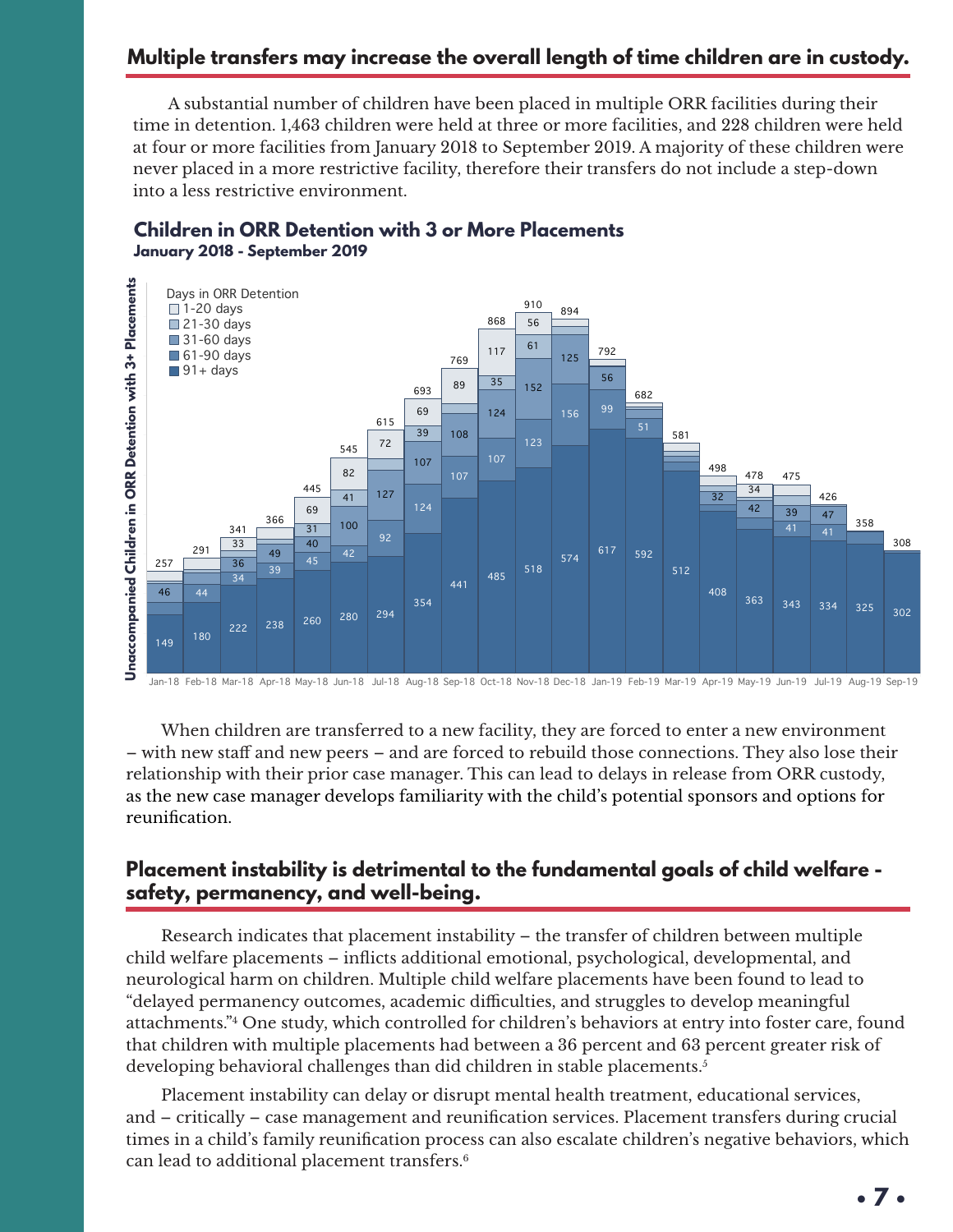<span id="page-7-0"></span>ORR facilities have reported that children with longer lengths of detention "experienced more stress, anxiety, and depression."[7](#page-28-0) While prolonged detention is associated with increasing harm, even children detained for less than two weeks can experience lasting distress that negatively impacts their mental, physical, and emotional health and development.[8](#page-28-0)

A primary factor in recovering from such trauma is reunification with a parent or other trusted adult. Without the presence of trusted caregivers, children are often unable to cope with the psychological trauma and stress associated with detention.<sup>[9](#page-28-0)</sup>

"I feel like I am a prisoner here, but I have not done anything wrong. Every morning I wake up crying because I want to be with my family. It is difficult for me to be here because I don't know what is going to happen to me."

> *Child Influx Facility*

## **Recommendations**

- **• Require consistent, independent evaluation of ORR policies and practices to ensure that they do not include unnecessary barriers to release.**
- **• Require the identification and adoption of best practices to expedite children's reunification with sponsors.**
- **• Require facilities whose average length of detention exceeds the average to undergo a review and implement corrective actions.**
- **• Afford due process protections to children when their length of detention exceeds a certain amount of time, including automatic monthly reviews and a meaningful opportunity to participate in these reviews.**
- **• Minimize transfers amongst facilities unless a transfer promotes the child's best interests.**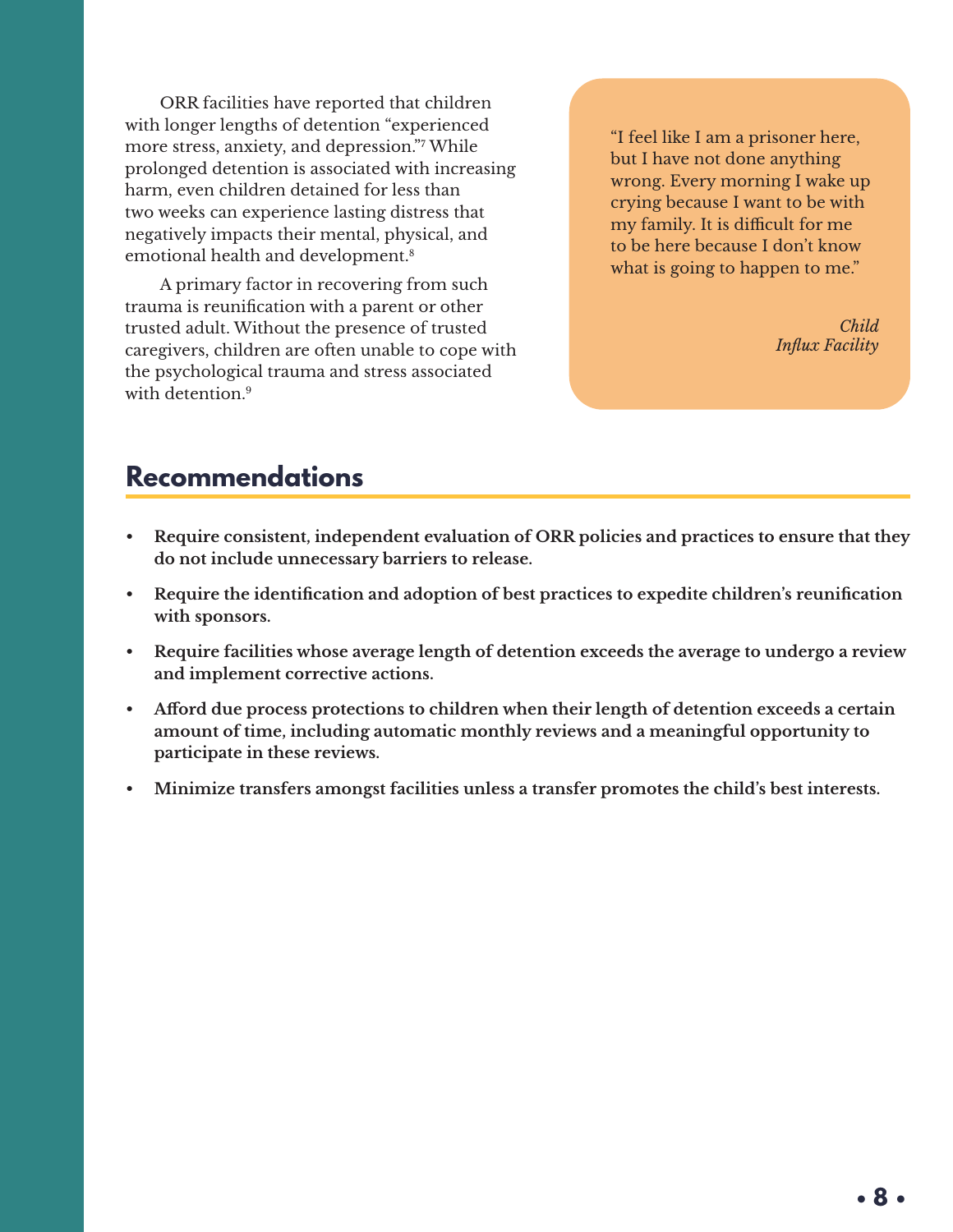# <span id="page-8-0"></span>**2: Children must be placed in the most home-like setting.**

### **The majority of children in ORR custody are detained in large-scale facilities.**

ORR's network of state-licensed care provider facilities stretches across the United States. Within that network, there are a significant number of large facilities that house unaccompanied children – some of them holding over one thousand children at a time.

Between January 2018 and September 2019, **more than half of the unaccompanied children in ORR facilities were detained in facilities that held over two hundred children**. For example, Southwest Key Casa Padre shelter, a converted Walmart Supercenter,<sup>10</sup> can hold over 1,400 children at a time.

Thirty-three ORR facilities regularly hold more than 100 children at a time. By contrast, in the state child welfare context, foster care group homes typically house between 7 to 12 children.<sup>[11](#page-28-0)</sup>

"We are only given 15 minutes to eat. If you aren't done it doesn't matter. There are always people who haven't finished their meals because they weren't given enough time. We are given only 30 minutes of recreation a day. . . .

I have one teacher who teaches me all of the subjects and she barely teaches us anything . . .. We are only given 5 minutes to shower each night and if we take longer the officers rush us."

*Child Influx Facility*

### **Size of Largest Program Unaccompanied Children Held in During ORR Detention January 2018 - September 2019**



**\*This chart does not include children in ORR Transitional or Long-Term Foster Care.**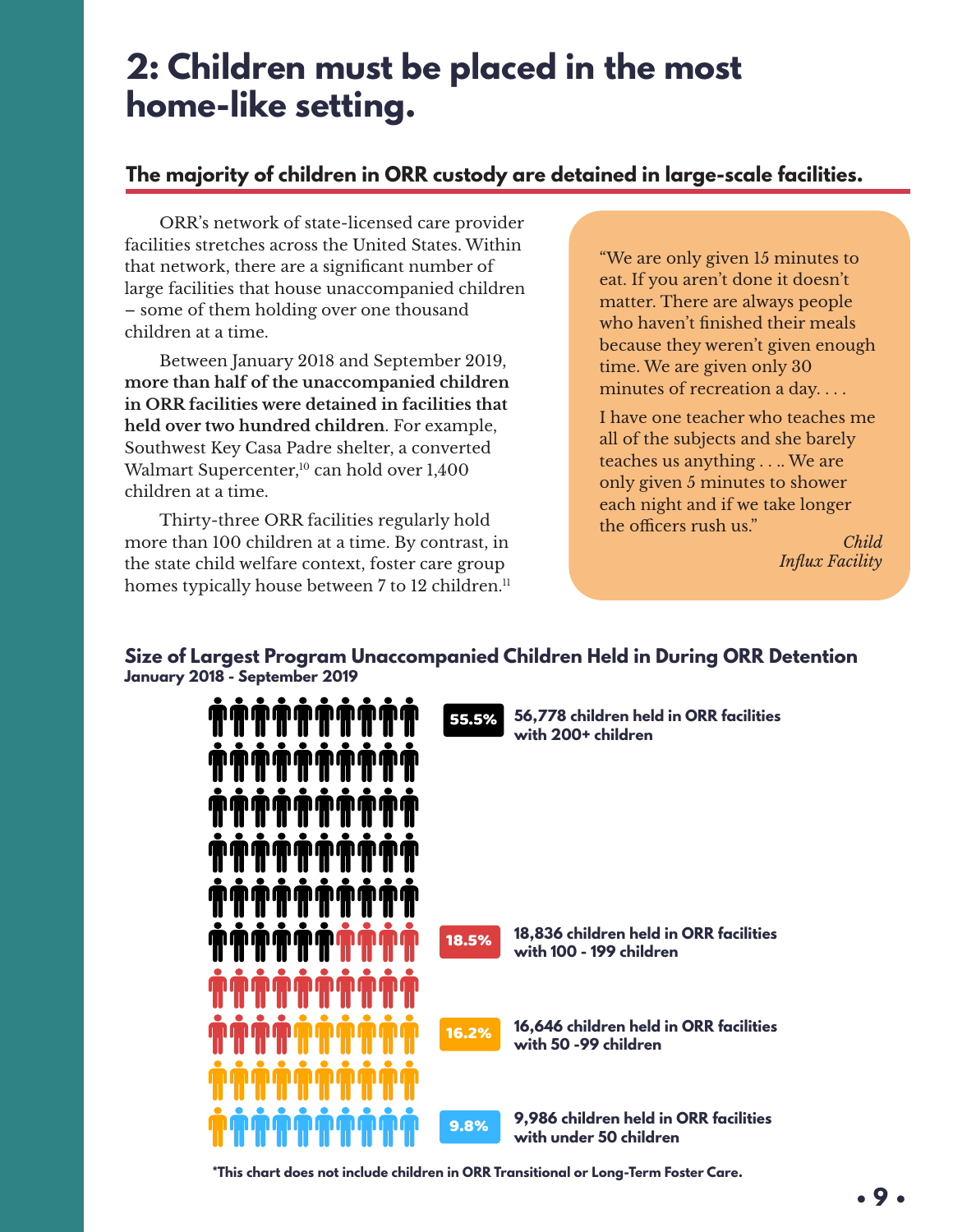#### <span id="page-9-0"></span>**ORR Facilities Detaining 100 or More Children, by average daily census January 2018 - September 2019**



0 200 400 600 800 1000 1200 1400 1600 1800 2000 2200 2400 2600 2800 **Maximum Monthly Average Daily Census of Unaccompanied Children in ORR Detention**

### **The federal government has detained children for prolonged periods of time in large, unlicensed influx facilities.**

The *Flores* Settlement requires ORR to place unaccompanied minors in non-secure facilities that are licensed to care for dependent children, with limited exceptions[.12](#page-28-0) In the event of an "emergency or influx," the district court has held that children in DHS custody may be held in unlicensed facilities for 20 days, "if 20 days is as fast as [the government], in good faith and in the exercise of due diligence, can possibly go in screening family members . . ..["13](#page-28-0) The *Flores* Settlement does not place a hard limit of 20 days on the length of time that the government may detain children.

Over the past year and half, ORR has increasingly relied on large, unlicensed influx facilities to detain unaccompanied children for prolonged periods of time. ORR has detained children at three unlicensed influx facilities – Homestead Detention Center ("Homestead") in Homestead, Florida, Tornillo Detention Center ("Tornillo") in Tornillo, Texas, and Carrizo Springs Detention Center ("Carrizo Springs") in Carrizo Springs, Texas.

"The [influx] facility is very secure. . . . The people in charge have said that if you leave without permission, they will file a report against us.

The doors are always locked. [The staff] accompany us for meals and tell us what we can do. They change throughout the day. We can't even go to the bathroom with a [staff member] accompanying us."

> *Child Influx Facility*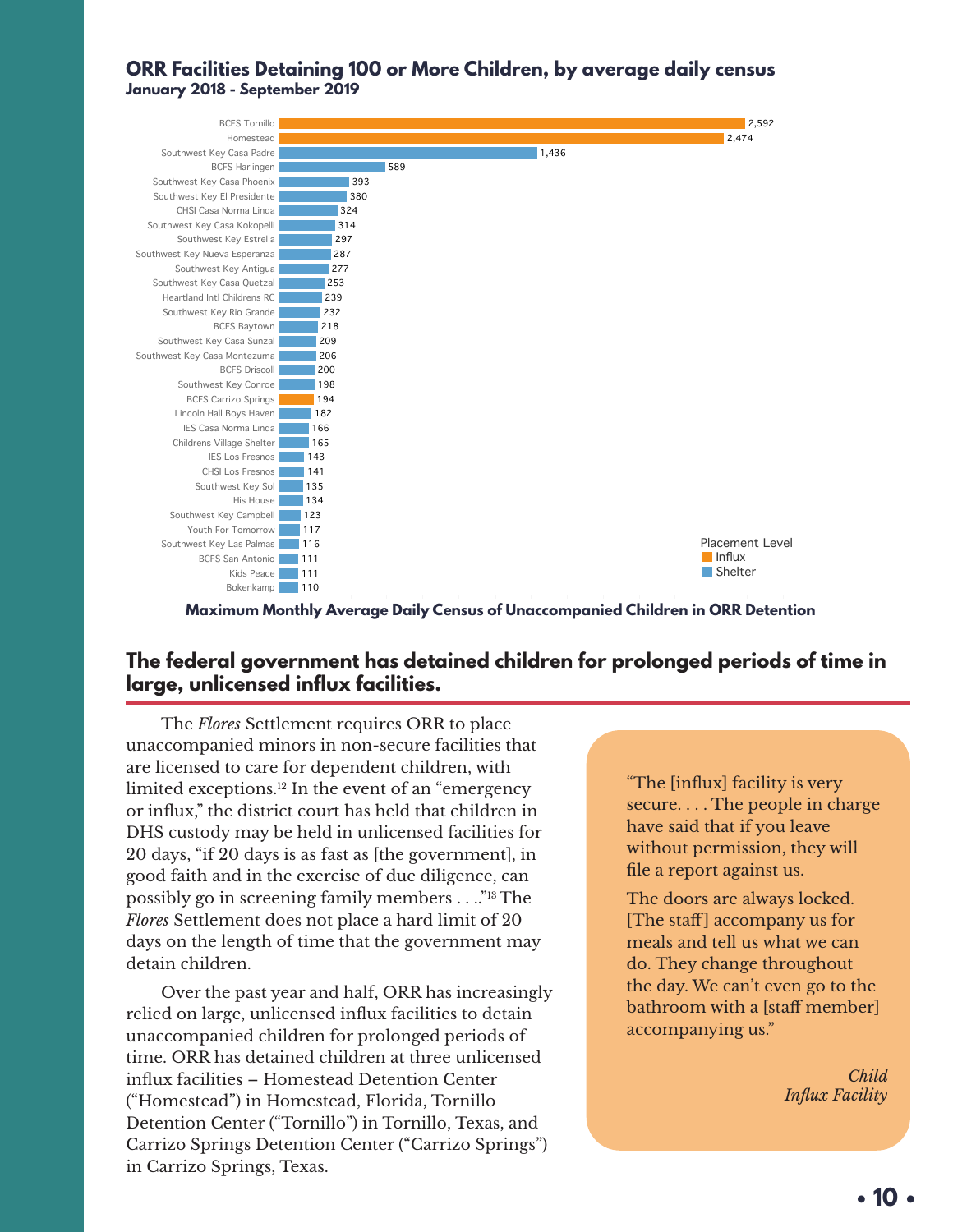<span id="page-10-0"></span>ORR opened Homestead in February 2018.[14](#page-28-0) Homestead was not licensed by the state of Florida and was not regulated by state child welfare and foster care authorities. Homestead had 24-hour surveillance and monitoring by security guards and staff and was surrounded by a chain-link fence. The facility was operated by contractor Comprehensive Health Services, Inc., a private, for-profit company. The average daily cost to house a child at an influx facility such as Homestead was approximately \$775 per day.[15](#page-28-0) While Homestead stopped housing children in July 2019, HHS indicated that Homestead was "fully active" through September 2019, costing taxpayers \$720,000 per day.[16](#page-28-0)

In June 2018, ORR opened a second unlicensed facility, Tornillo. Although Tornillo had space for 400 children when it first opened, it later increased its capacity to 3,800 children.<sup>[17](#page-29-0)</sup> Similar to Homestead, Tornillo housed children in a restrictive and regimented environment. Children slept in rows of hundreds of bunk beds in enormous canvas tents.[18](#page-29-0) 

In June 2019, ORR opened a third unlicensed influx facility, Carrizo Springs. Unlike Tornillo and Homestead, Carrizo Springs was open for only a few weeks[.19](#page-29-0) At its maximum, Carrizo Springs held less than 200 children. In August 2019, HHS officials stated that they were planning to move away from large emergency shelters.[20](#page-29-0)

"There are many rules here. You cannot hug a friend or touch anyone. You cannot try to leave. If you commit any errors, a supervisor will write a report about you. If you get a report, you have to stay here for fifteen days longer. During that time, you will not be given information about your case. . .

I follow all the rules here because I do not want to commit any errors and I do not want any reports about me. I do not want to be detained here any longer."

> *Child Influx Facility*



### **Children in Influx Facilties in ORR Detention January 2018 - September 2019**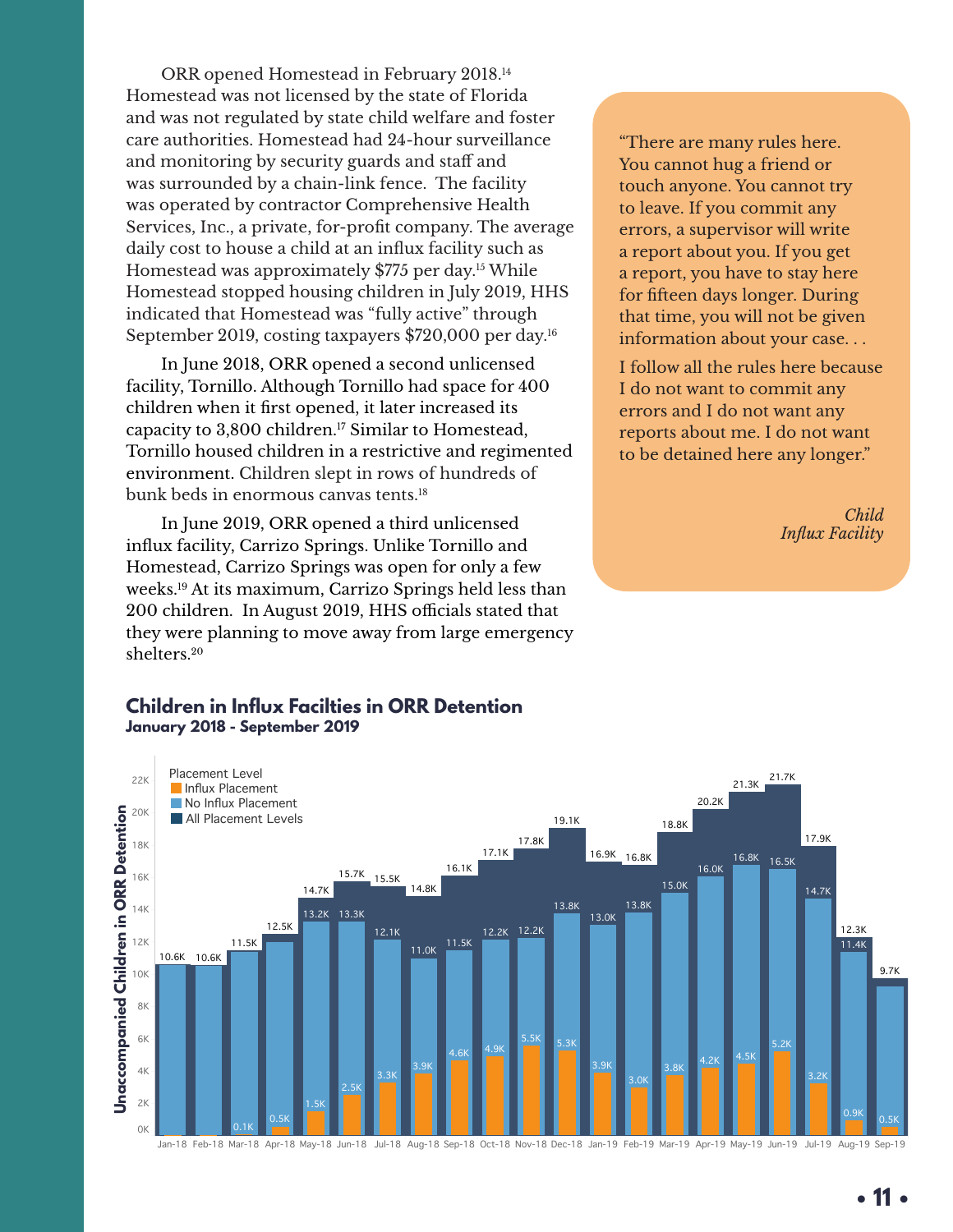### <span id="page-11-0"></span>**Institutionalization in large-scale facilities harms children's cognitive, physical, and psychological development.**

The harmful effects of institutionalization and large-scale congregate care on children's health and welfare are well established. Child welfare experts have found that "children of all ages need long-term, committed adult connections in order to develop" and congregate care facilities "mirror too closely aspects of maltreatment that set children up for lifelong developmental challenges."[21](#page-29-0) While congregate care facilities may provide for a child's basic survival needs, the lack of reliable adult-child relationships is profoundly detrimental to children's short- and longterm health outcomes.

In considering the harm inflicted on children by institutional settings, the Center on the Developing Child at Harvard University summarized the essential findings of research into child neglect[.22](#page-29-0) The Center's key findings include:

- "Building the foundations of successful development in childhood requires responsive relationships and supportive environments. Because responsive relationships are both expected and essential, their absence is a serious threat to a child's development and wellbeing.
- **• Children who experience significantly limited caregiver responsiveness may sustain** a range of adverse physical and mental health consequences that actually produce **more widespread developmental impairments than overt physical abuse.**
- Neglect disrupts the ways in which children's brains develop and process information, alters the development of biological stress-response systems, **is associated with significant risk for emotional and interpersonal difficulties, and** is associated with significant risk for learning difficulties and poor school achievement."

"I often feel sad and depressed here. . . Other children here are also very sad. They cry a lot. . . . They do not have the energy, they do not have any hope, they do not want to talk with anyone, and they are not motivated to play."

> *Child Influx Facility*

For children housed in institutions, the "lack of individualized adult responsiveness can lead to severe impairments in cognitive, physical, and psychosocial development."

> *The Science of Neglect, Center on the Developing Child, Harvard University*

### **State and federal law disfavor housing children in congregate care facilities.**

Recognizing the harms of institutional placements, many state child welfare agencies have moved away from placing children in congregate settings. The number of children who were placed in a group home or institution decreased by 37 percent between 2004 and 2013. [23](#page-29-0) In 2018, Congress passed the Family First Prevention Services Act, which incentivizes states to reduce the use of congregate care facilities and increase the use of licensed family foster homes[.24](#page-29-0) This legislation recognizes the importance of family-based care for the long-term health and wellbeing of children. With limited exceptions, the federal government will not reimburse states for children placed in group care settings for more than two weeks[.25](#page-29-0)

While the ORR network does include community-based placements, such as the Transitional Foster Care, Long Term Foster Care, and Unaccompanied Refugee Minor placements described below, there are generally far more eligible children than placements available.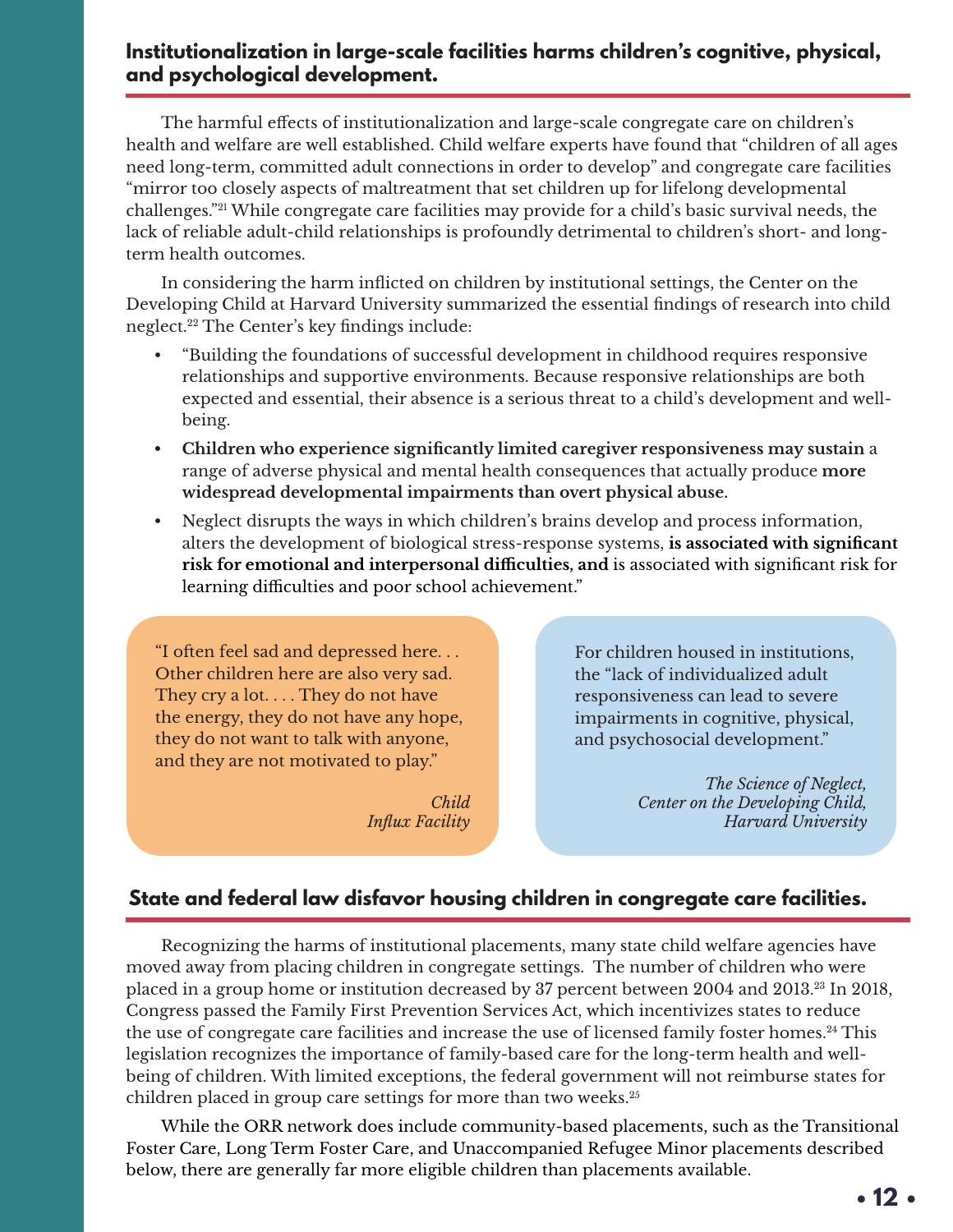# <span id="page-12-0"></span>**Recommendations**

#### **• Incentivize contracts with smaller facilities.**

As explained above, the use of large institutions to house children is profoundly detrimental to children's growth and development. The lack of individualized attention is especially consequential for children with special needs. Therefore, ORR should prioritize the placement of children into smaller group homes that can provide individualized care and attention. Additionally, ORR should provide incentives for smaller group homes to contract with ORR, decreasing the need to hold children in large facilities.

#### **• Increase funding for Transitional Foster Care placements, especially for children with special needs.**

Transitional Foster Care ("TFC") is an initial community-based placement option for unaccompanied children "under 13 years of age, sibling groups with one sibling under 13 years of age, pregnant/parenting teens, or unaccompanied alien children with special needs.["26](#page-29-0) Children in TFC placements are placed with foster families, but may attend school and receive other services at the ORR TFC care provider facility site.

#### **• Increase funding for Long-Term Foster Care placements, especially for children with special needs. Expand eligibility for Long-Term Foster Care placements.**

Long-Term Foster Care ("LTFC") is a community-based foster care placement for unaccompanied children who are determined likely to be in ORR custody for an extended period of time.[27](#page-29-0) Children in LTFC placements are typically placed in licensed foster homes, attend public school, and receive community-based services.<sup>28</sup>

For children that do not have any viable sponsors, known as Category Four children, LTFC placements are critical. In 2016, the Government Accountability Office called the use of Category Four designations "rare"[29](#page-29-0) and a former ORR Director estimated the percentage to be under 10% of the total ORR population.<sup>30</sup> However, as of June 2019, Category Four children represented approximately one-third of all children in ORR custody.<sup>31</sup> The increase in the number of Category Four children without a potential sponsor can be attributed to a confluence of factors - all tied to the legitimate fear potential undocumented sponsors have in coming forward to the government to sponsor a child.

There are not enough LTFC placements to meet the current need. Without the option of an LTFC placement, these children will remain in ORR facilities indefinitely.

#### **• Increase funding for Unaccompanied Refugee Minor program placements.**

The Unaccompanied Refugee Minor program ("URM program") provides licensed care placements to certain eligible unaccompanied children.<sup>32</sup> While most URM placements are in licensed foster homes, other placements may be used according to a child's needs, such as therapeutic foster care, group homes, residential treatment centers, or independent living programs.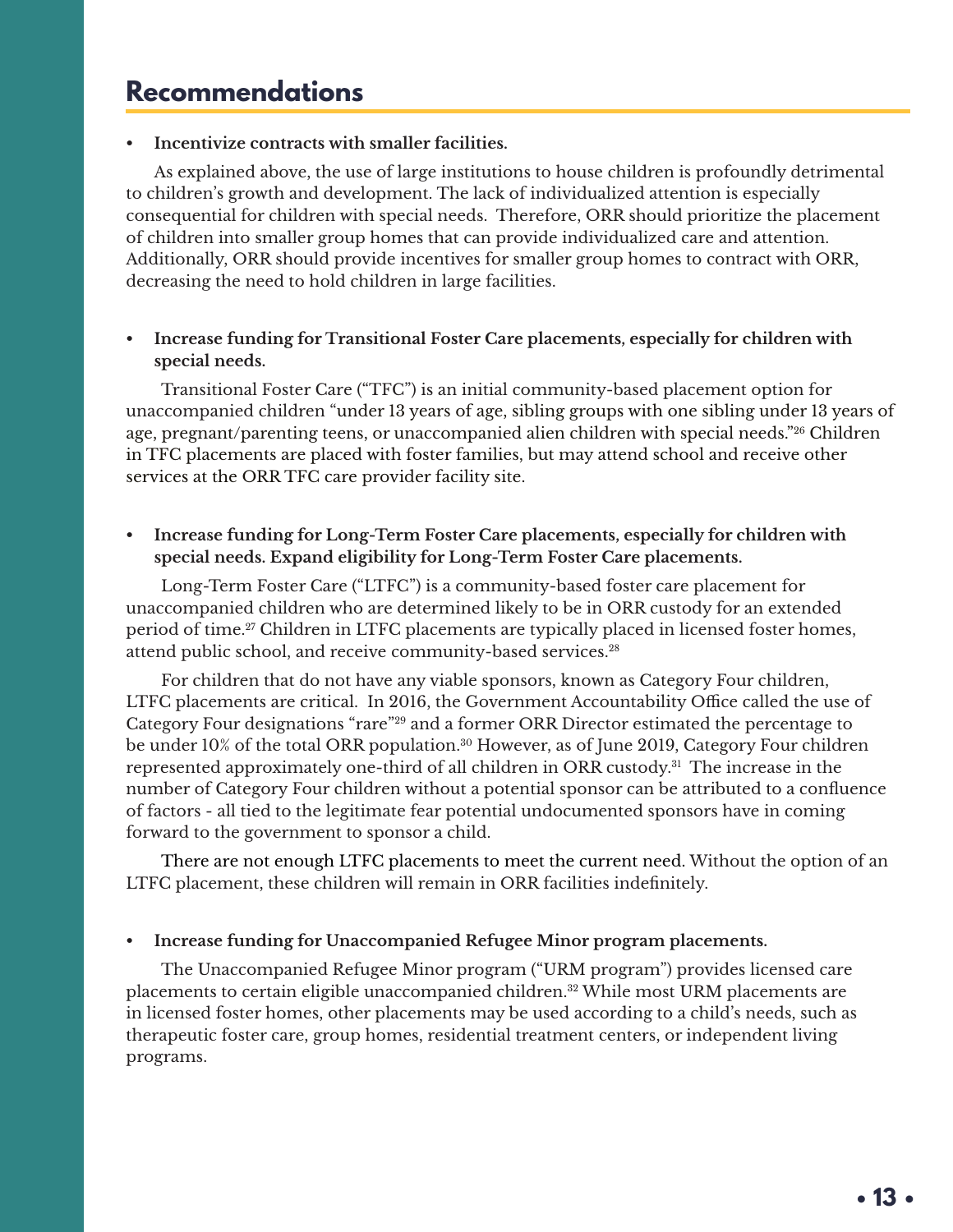# <span id="page-13-0"></span>**3: Children must be placed in state licensed facilities and facility contracts must be routinely re-evaluated for performance and average length of time that children are detained before release.**

### **Over the past two years, the federal government has detained children in unlicensed facilities as well as in facilities with significant licensing violations.**

With limited exceptions, the *Flores* Settlement requires that DHS and HHS place children in non-secure facilities that are "licensed by an appropriate State agency to provide residential, group, or foster care services for dependent children.["33](#page-29-0) Licensed facilities must comply with all applicable state child welfare laws and regulations. Over the past year and a half, ORR has detained thousands of children in unlicensed influx facilities, as well as in licensed facilities with multiple licensing violations.

As discussed earlier, between February 2018 to July 2019, ORR operated three unlicensed influx facilities: Homestead, Tornillo, and Carrizo Springs. **Tens of thousands of children passed through these facilities during that time – and none of these facilities held a state child welfare license or were subjected to state child welfare inspections.** 

"Nearly every adult working with children in the U.S. — from nannies to teachers to coaches has undergone state screenings to ensure they have no proven history of abusing or neglecting kids. One exception: thousands of workers at two federal detention facilities holding 3,600 migrant teens in the government's care."

> *Caregivers for 3,600 Migrant Teens Lack Complete Abuse Checks,* Associated Press, Dec. 10, 2018.

Children have also been held for prolonged periods of time in shelters with multiple state licensing violations. In 2018, most of contractor Southwest Key's 16 shelters were operating under month-to-month "variances" granted by the state to permit them to hold up to 150% of their original licensed capacity.<sup>34</sup> Southwest Key was granted these variances even though state inspectors identified more than 246 licensure "deficiencies" at Southwest Key facilities over the past three years. These deficiencies included the improper use of physical force on children, staff intoxication, improper medical treatment, and under-supervised children harming themselves.<sup>35</sup>

Detained children have also been the victims of sexual abuse and harassment in licensed ORR facilities. Between 2015 and 2018, ORR received 178 allegations of sexual abuse and harassment against staff at contracted facilities.<sup>36</sup> These complaints ranged "from inappropriate romantic relationships between children and adults, to touching genitals, to watching children shower.["37](#page-30-0) Since 2015, three employees at Southwest Key shelters in Arizona have been arrested on allegations of molesting immigrant children.<sup>38</sup>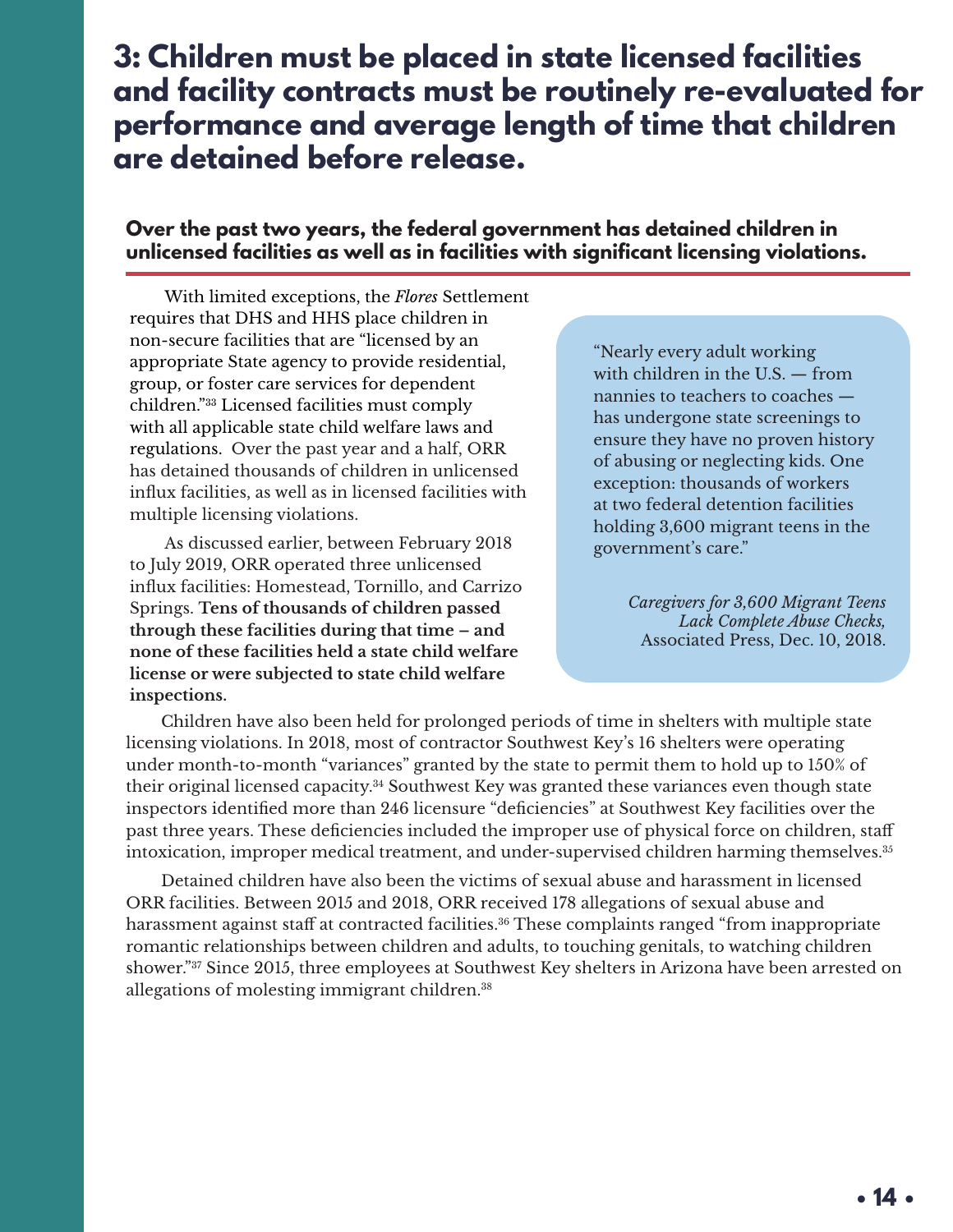### <span id="page-14-0"></span>**State and federal law require child welfare systems to place children in licensed facilities.[39](#page-30-0)**

The importance of state licensure for child welfare systems is reflected in both state and federal law. Federal law requires states receiving funding under Title IV-E of the Social Security Act to maintain standards for foster families and child care institutions which are "reasonably in accord with recommended standards of national organizations" and include standards related to "admission policies, safety, sanitation, and protection of civil rights . . ..["40](#page-30-0) Every state employs a licensing regime to ensure that every facility housing children meets minimum health and safety standards.[41](#page-30-0) These licensing requirements are based on years of research and experience regarding child welfare policy and practice.

The licensing regime has two main prongs:

- 1. Each state must have licensing standards and policies to ensure the safety and well-being of children placed in residential facilities; and
- 2. Each state must have the ability to ensure compliance with those standards.<sup>42</sup>

These licensing regimes delineate the standards that a facility must meet and, critically, provide a system to monitor the facilities through a combination of on-site inspections, rapid responses to reports of violations, and follow-up to ensure compliance with the state's licensing standards. State standards include strict requirements regarding staff qualifications and training, caregiver ratios, individual treatment plans and educational support, appropriate disciplinary methods, medical consent and confidentiality, and disability accommodations, among others.<sup>[43](#page-30-0)</sup>

States employ compliance schemes to ensure facilities abide by standards and regulations, including (1) on-site inspections, (2) rapid responses to reports of violations, and (3) follow-up to remedy such violations. In addition to requiring annual on-site inspections, a functioning licensing process under state law requires the licensing authority to respond quickly to reports of violations of licensing standards as well as reports of maltreatment and abuse.[44](#page-30-0) To this end, "[a]ll states" require that reports of maltreatment be initiated "in a timely manner, generally within 72 hours," and even faster when a child may be in imminent danger.<sup>45</sup>

## **Recommendations**

• **Significantly limit the use of unlicensed influx facilities.**

Children should only be held in facilities that hold state licenses for the care of children. The lack of any external oversight or regulation for influx facilities is extremely concerning for detained children's health, safety, and welfare. ORR should prioritize the development of contracts with smaller, licensed facilities and only use influx facilities in extreme and unforeseen circumstances.

• **Require that licensing violations at ORR facilities be routinely checked and that contracts be reevaluated based on compliance with state law and priorities around expeditious release.**

ORR must re-evaluate its contracts with facilities based on each facility's compliance with state law. Multiple ORR-contracted facilities have been in violation of state licensing requirements and yet ORR continues to renew their contracts. Continuing to renew these contracts directly endangers children's safety and welfare. ORR must also re-evaluate its contracts with facilities based on each facility's performance and average length of time that children are detained before release.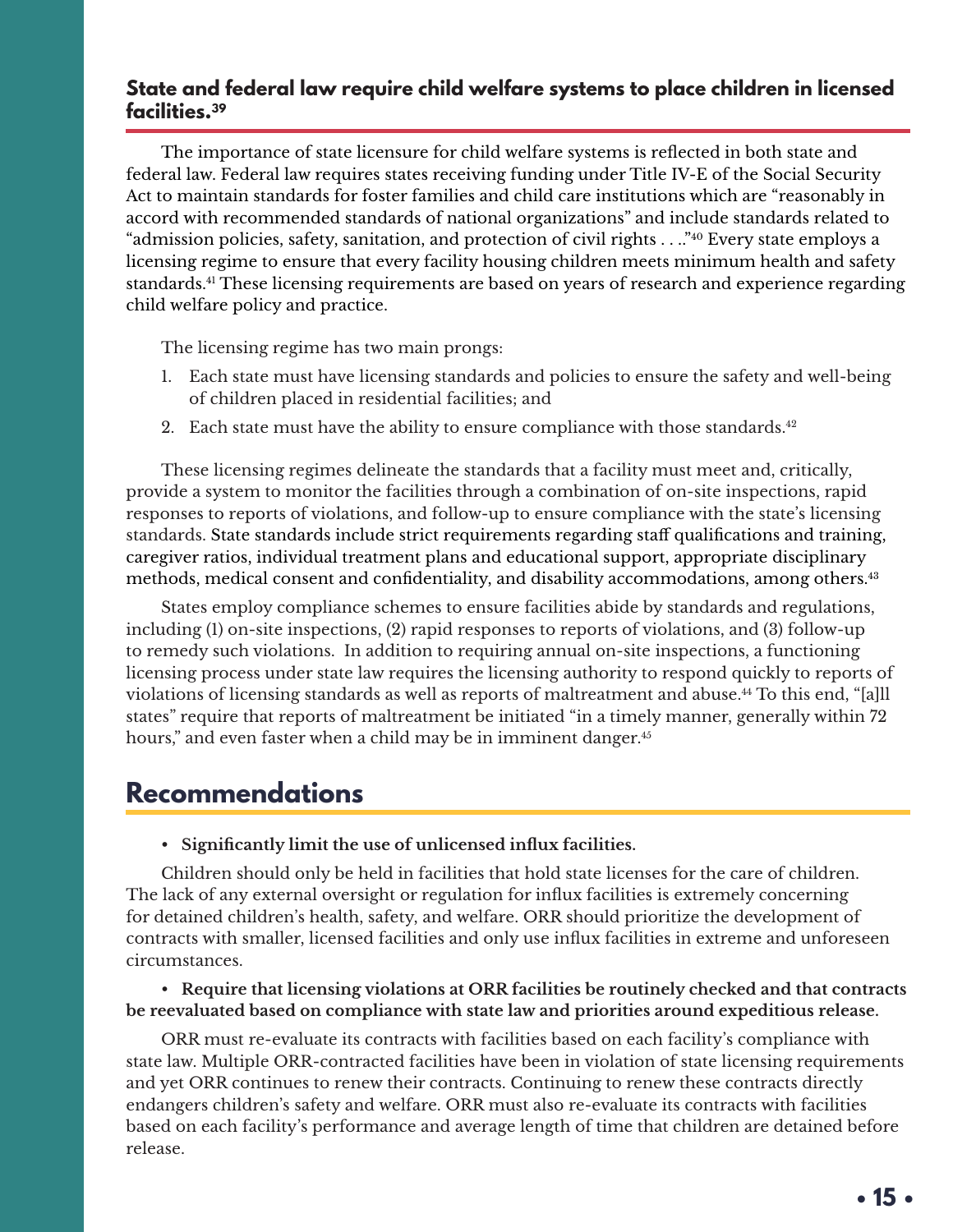# <span id="page-15-0"></span>**4: Children must not be transferred to restrictive facilities without a compelling justification and meaningful due process.**

### **Children in ORR custody who are stepped up to more restrictive placements are detained significantly longer than children placed in shelters.**

Most children in ORR custody live in shelters licensed by the state to care for dependent children. However, some children in ORR custody are transferred – or "stepped-up" – to much more restrictive placements, such as secure facilities, staff-secure facilities, and residential treatment centers. Secure facilities are state or county juvenile detention centers. Staff-secure facilities and residential treatment centers place varying levels of restriction on children's movement.

Under the Trafficking Victims Protection Reauthorization Act, children can be placed in a secure facility if they pose a danger to themselves or others or have been charged with a criminal offense[.46](#page-30-0) The *Flores* Settlement Agreement also delineates circumstances in which children can be placed in more restrictive settings[.47](#page-30-0)

While some children are stepped-up due to formal charges that have been filed against them in the juvenile justice system, others are stepped-up due to allegations by staff or clinicians that may be arbitrary and unfounded. Unaccompanied children who are stepped-up to restrictive placements remain in ORR custody much longer on average than unaccompanied children in shelter settings.

#### **Average Length of Detention for Children in Secure, Therapeutic, and Shelter Facilities January 2018 - September 2019**



**\*This chart does not include children placed in ORR Transitional or Long-Term Foster Care at any time.**

In September 2019, the average length of detention for discharged children who were placed only in ORR shelters was 52 days. In comparison, **discharged children who had any placement in staff-secure or secure facilities were detained an average of 198 days, and discharged children who had any placement in residential treatment centers or therapeutic placements were detained an average of 243 days.**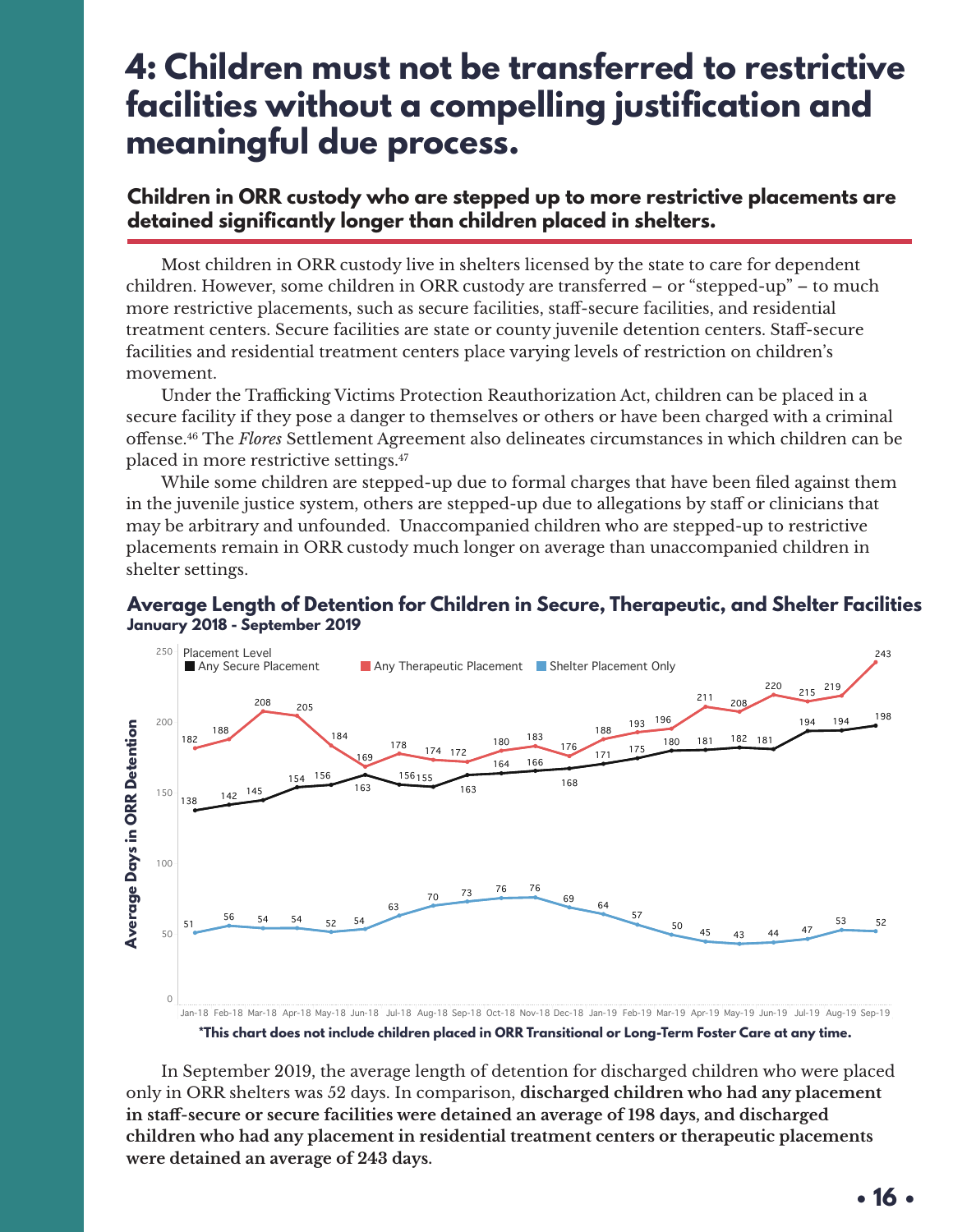<span id="page-16-0"></span>Despite these profound consequences, children are given no opportunity to challenge the reasons for their step-up before they are transferred. Many are awakened in the middle of the night and transported to a more secure facility without any prior notice. Children with disabilities are at particular risk of being pushed out of shelter settings and segregated in inappropriately restrictive institutions[.48](#page-30-0)

When a child is transferred out of a shelter and "stepped-up" to a more restrictive facility, they lose the relationships and semblance of stability they may have built in their prior placement and are sometimes separated from their siblings or other close family members.<sup>49</sup> Children in restrictive facilities also face a substantial loss of liberty.<sup>50</sup> A step-up to a secure facility can result in indefinite placement in juvenile detention[.51](#page-30-0) Children are placed in secure cell-block units where they live in single cells, have limited time outdoors, and may experience physical restraint.<sup>[52](#page-30-0)</sup>

"I sleep in a locked jail cell. The beds are thin mattresses on top of a block of cement and we don't get pillows. I have a make-shift pillow that I make out of my sweaters or other clothes. . . The guards also push us, pepper spray us, and place the handcuffs excessively tight – to the point that wrist injuries frequently occur."

*Child Secure Facility*

"Soon after, I was transferred to [Secure Detention Facility]. I was woken up at 4:00 in the morning and put on a plane. The staff did not tell me where I was going. The staff put very heavy shackles on my feet and they really hurt. They kept the shackles on for the whole plan ride, which was six hours long."

> *Child Secure Facility*

### **Detention in restrictive facilities harms children's mental and physical health.**

Detention in any setting and for any length of time is unsafe for children and can lead to long-term psychological harm.[53](#page-30-0) This harm is caused in part by unsafe and stressful conditions of confinement, unstable placements, a lack of supportive family and community networks, and the absence of appropriate opportunities for education, recreation, and normal social development.<sup>[54](#page-30-0)</sup> Transferring children to more restrictive facilities exacerbates all of these conditions.

Research demonstrates that the most effective interventions for behavioral challenges are therapeutic approaches focused on counseling and skills-building rather than coercion and control.<sup>55</sup> This is consistent with evidence that the effects of toxic stress can be addressed by strengthening protective relationships and giving children a nurturing and stable environment.<sup>[56](#page-30-0)</sup>

By contrast, the coercive and stressful environment of a more secure detention facility makes it difficult to benefit from any mental health and educational services provided.<sup>[57](#page-30-0)</sup>

"Being detained for such a long time has made me feel really bad. I never used to have such problems with depression or anxiety, but since I have been detained I have become much more frustrated. Being detained at [Secure Detention Facility] makes me feel like I am going crazy. I am always alone with my thoughts and bad memories of things that have happened to me run through my head all day. I don't know how I can improve my mental health if I am kept in a cage."

> *Child Secure Facility*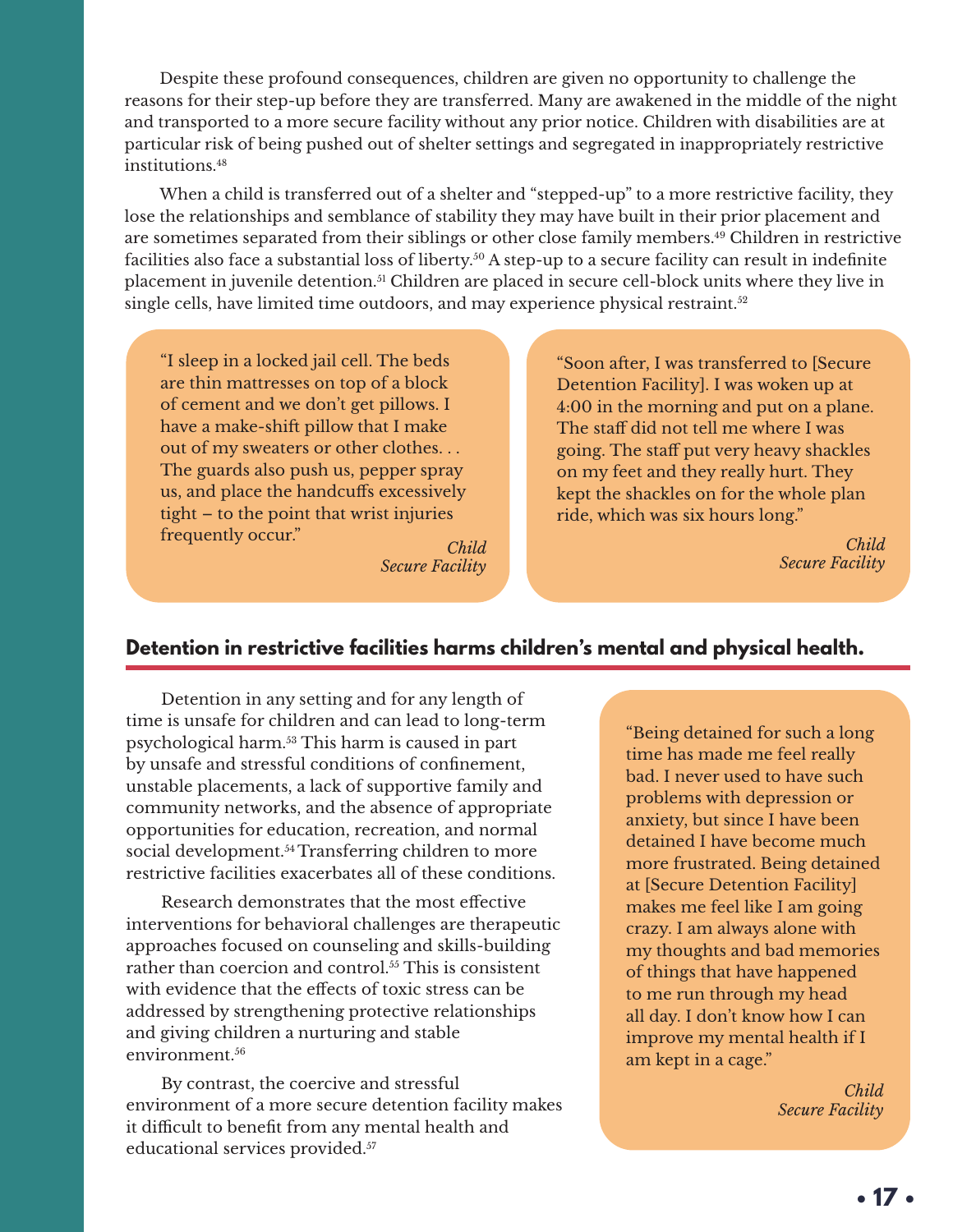<span id="page-17-0"></span>Federal and state law and policy reflect the widely accepted position that children and communities are better off when children are not incarcerated[.58](#page-31-0) A longstanding body of research has established that detaining children interferes with healthy development, exposes youth to abuse, undermines educational attainment, and puts children at greater risk of self-harm.<sup>[59](#page-31-0)</sup> Detaining children in secure juvenile detention facilities is associated with increased rates of depression and suicidal ideation.<sup>60</sup> Research has demonstrated that incarceration exacerbates pre-existing trauma.<sup>[61](#page-31-0)</sup> One study showed that for one-third of incarcerated youth diagnosed with depression, the onset of the depression occurred after they began their incarceration.<sup>62</sup>

## **Recommendations**

#### **• Limit the use of restrictive facilities to narrow and enforceable criteria and end the practice of sending children to secure juvenile detention based only on a risk of self-harm.**

Secure facilities should be used as a last resort – only when there is clear and convincing evidence that a child poses a serious danger to others and cannot be safely housed in a less restrictive setting. Children experiencing suicidal thoughts or engaging in self-harm require trauma-informed mental health treatment, not punitive and counterproductive placement in juvenile detention.

#### **• Ensure children receive meaningful due process before they are transferred to a more restrictive placement, such as a staff-secure or secure facility, or residential treatment center.**

Children should receive advance notice of a step-up to a more restrictive facility and an opportunity to contest this decision in a pre-transfer hearing before a neutral arbiter. Any notice should include a detailed explanation of the reasons for the proposed transfer and provide adequate time for a child to access legal counsel and prepare a defense. The child should have an opportunity to view and rebut the evidence against them and to explain why a transfer is not necessary. If the neutral arbiter decides to approve a transfer, this decision should be provided to the child in writing and reviewable in federal court.

#### **• Develop stronger safeguards against indefinite restrictive placements.**

If a child must be placed in a restrictive facility, they should remain there no longer than necessary. Any child in a restrictive facility should receive an automatic review of their placement every month, including an opportunity for a hearing before a neutral arbiter. As part of this monthly review, children held in residential treatment facilities or out-of-network facilities should receive a detailed evaluation by a qualified psychologist or psychiatrist of the reasons for their continued placement and a specific plan for transitioning to a less restrictive placement. Children should be "stepped-down" to a less restrictive facility as soon as possible, without waiting for a monthly review.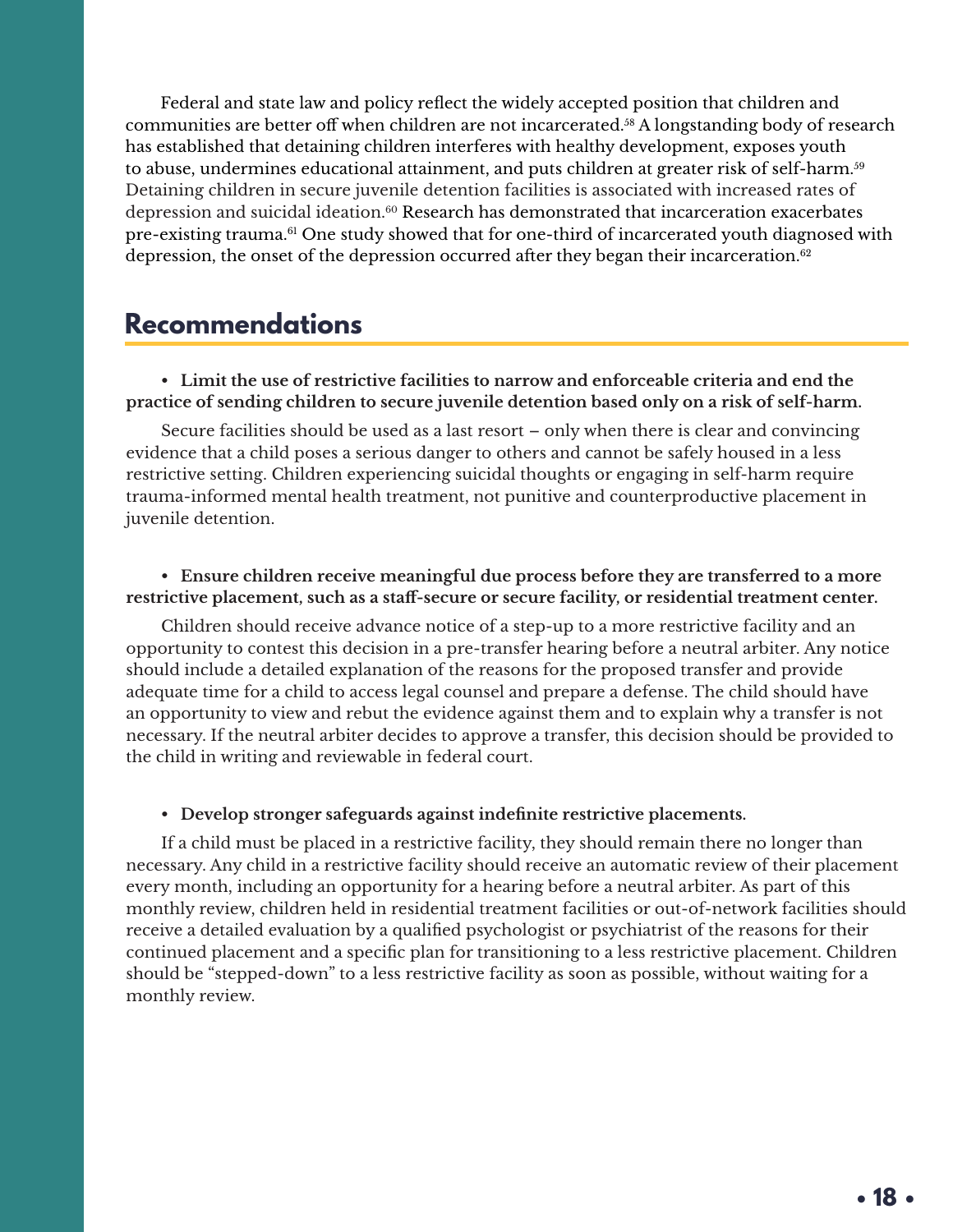# <span id="page-18-0"></span>**5: Children must have access to meaningful, traumainformed mental health services in ORR shelters.**

### **ORR facilities struggle to provide adequate mental health services to children.**

The majority of children in federal immigration custody have survived serious trauma. While children are in its custody, the government has an obligation to care for their mental health "in the least restrictive setting" appropriate[.63](#page-31-0) The *Flores* Settlement Agreement requires all children to receive one individual counseling session and two group counseling sessions each week.<sup>64</sup> Yet mental health services in ORR shelters currently fall far short of meeting children's needs.

In a recent report, the HHS Office of Inspector General found widespread concern among ORR care providers and mental health clinicians that they are not equipped to address the severe trauma children have experienced.[65](#page-31-0) These problems are especially apparent in unlicensed influx facilities.<sup>66</sup>

Even where mental health services are sufficiently staffed, the services provided are often not confidential. Confidentiality is crucial to effective mental health care and is a bedrock ethical principle for mental health professionals.[67](#page-31-0) Yet children in ORR custody sometimes lack privacy from staff or

 "When I feel really upset, and I feel like I might want to hurt myself, the staff do not help me. It would be helpful if I could talk with someone when I feel this way, but there is no communication with anyone. I don't feel like I'm able to talk with anyone or get the help that I need. I am so desperate to leave this place."

> *Child Residential Treatment Center*

other children when speaking with their counselors.[68](#page-31-0) Children also have legitimate fears that information they disclose to their counselors will be used against them to justify a transfer to a more restrictive facility or to undermine their immigration case.[69](#page-31-0) Immigration attorneys have increasingly observed the government using ORR files containing confidential medical and psychological records as evidence in immigration court.<sup>70</sup> This lack of confidentiality is incompatible with strong therapeutic relationships.

"The act of 'stepping up' an immigrant child in ORR detention merits transparency to both the child and to any legal representative of that child.

It is inhumane to place children with suicidal ideation and other mental health needs in the most restrictive ORR settings."

> *Disability Rights California, The Detention of Immigrant Chidren with Disabilities in California [74](#page-31-0)*

Because ORR shelters lack the resources to provide children with the care they need, children with mental health needs are often transferred, or "stepped-up", to residential treatment centers, staff-secure, or secure detention centers. These step-ups risk further damaging children's mental health, as restrictive institutional environments increase the trauma of detention.<sup>71</sup> Children are also more likely to be placed on psychotropic medications in these more restrictive facilities. Historically, ORR failed to obtain informed consent prior to administering psychotropic medications.

Step-ups also punish the most vulnerable children and discourage them from seeking help. As Disability Rights California observed in a recent report, "children recognize that the penalty for reporting suicidal thoughts or selfharming acts in ORR custody is juvenile hall."[72](#page-31-0) This report found that 81% of immigrant children detained at Yolo County Detention Facility were "detained at the facility due to self-injurious behavior, behavioral problems, or mental health diagnoses."[73](#page-31-0) As explained in detail on page 16, stepups also significantly prolong a child's time in custody.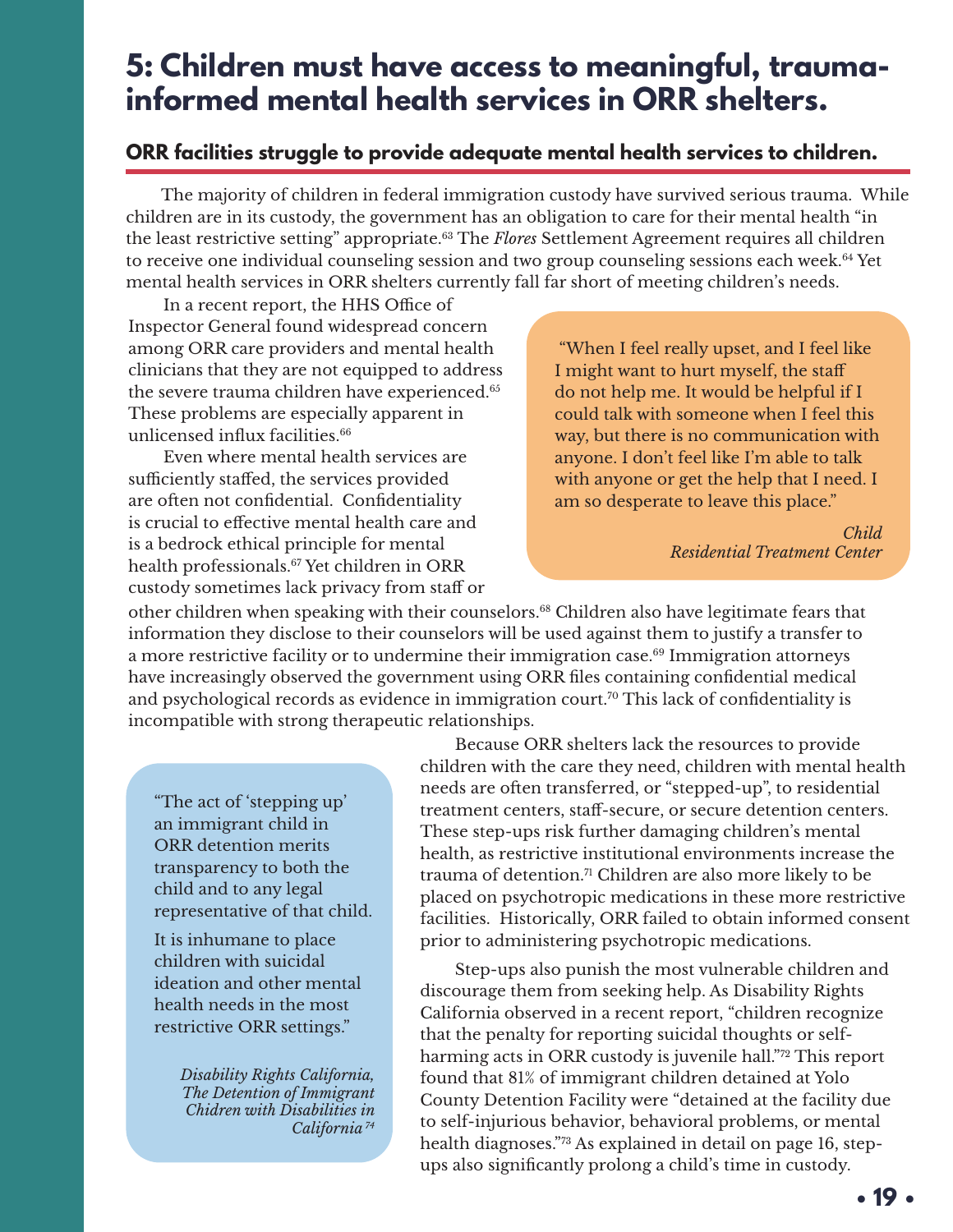### <span id="page-19-0"></span>**Unaccompanied children typically experience unique trauma before, during, and after their migration to the United States[.75](#page-31-0)**

Childhood traumatic experiences can alter the brain's responses to stress and cause children to lose their sense of safety and control.<sup>76</sup> Unaccompanied children often experience trauma before, during, and after migration.

| <b>Before Migration</b> | War and political conflict; lack of food, water, shelter, and medical<br>care; forced displacement; gang violence; threats of physical and<br>sexual violence or murder; death of a loved one                                                                                                                                                                                            |
|-------------------------|------------------------------------------------------------------------------------------------------------------------------------------------------------------------------------------------------------------------------------------------------------------------------------------------------------------------------------------------------------------------------------------|
| <b>During Migration</b> | Extreme deprivation of food, water, shelter, and medical<br>care; hazardous travel, often long distances by foot or unsafe<br>transportation; death of - or prolonged separation from - a<br>caregiver, family member, or other important person; direct or<br>indirect exposure to physical and sexual violence; gender-based<br>violence; human trafficking and financial exploitation |
| <b>After Migration</b>  | Federal immigration detention; extreme poverty; discrimination/<br>bullying/hate crimes based on race, ethnicity, sexuality, religion,<br>or native language; separation from family members; community<br>violence                                                                                                                                                                      |

Children who have experienced trauma need a safe and stable environment where they can rebuild supportive relationships and regain a sense of security. Strong family relationships can play a critical role in helping children build resiliency. $\pi$ 

By contrast, detention of any kind is associated with long-term psychological harm for children.[78](#page-31-0) This danger is especially acute when children are deprived of trauma-informed mental health care and instead punished for failing to abide by strict rules or for normal reactions to trauma. Uncertainty about the future and frequent changes in placements also contribute to negative mental health outcomes[.79](#page-31-0)

> "My counselor at [Residential Treatment Center] told me that the reunification process was generally much slower, if not completely halted, when you are in the RTC program because you are receiving treatment. They told me that the law required that I complete my RTC and then step back down to a shelter before I could be reunited with family.

Now I have been in the shelter level for the past two months, but I have still not been released to my family."

> *Child Shelter*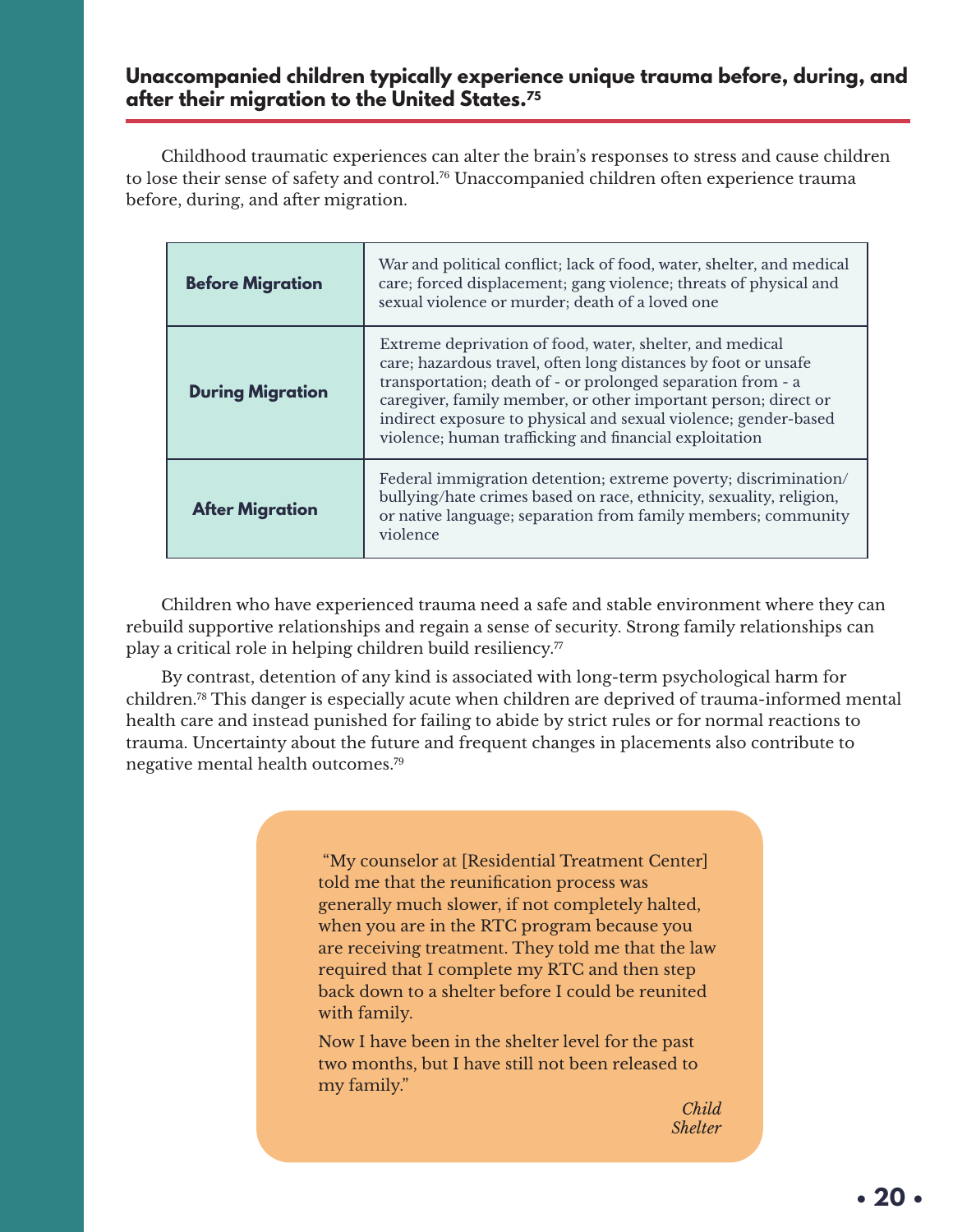# <span id="page-20-0"></span>**Recommendations**

#### **• Increase the quality, quantity, and diversity of trauma-informed mental health services in shelter settings.**

Children must have access to a continuum of mental health care services capable of responding appropriately to symptoms of trauma. These services should be provided to the greatest extent possible in a shelter setting without disrupting a child's placement and existing relationships. In providing trauma-informed treatment at the shelter level, facilities can avoid stepping up children to more restrictive facilities and prolonging their detention.

#### **• Ensure children have access to private and confidential mental health counseling.**

A child's mental health information must be kept confidential in accordance with professional ethical standards and applicable state and federal laws. This information should never be used against a child in removal proceedings.

#### **• Ensure that children are released as soon as possible and that mental health needs do not prolong a child's detention.**

Children are sometimes held in ORR custody simply because they are not deemed sufficiently "mentally stable" for release. This is profoundly counterproductive, as longer stays in detention are associated with deteriorating mental health.<sup>80</sup> ORR must ensure that a child's family reunification process is never delayed or paused because of a child's mental health or behavioral needs and that any concerns about a child's mental health are weighed against the serious harms of continued detention.

#### **• Ensure psychotropic medications are not used as a substitute for meaningful mental health services, and not administered without informed consent and other basic protections.**

The administration of psychotropic medication to children should only occur in conjunction with evidence-based psychosocial interventions and collaborative mental health services.<sup>[81](#page-32-0)</sup> Although psychotropic medications may be beneficial for some children, they can have longterm adverse effects, including serious physical side effects.<sup>82</sup> Therefore, medications should be prescribed only when necessary and for the shortest time possible, with close attention to ensuring informed consent and continuity of care.<sup>[83](#page-32-0)</sup>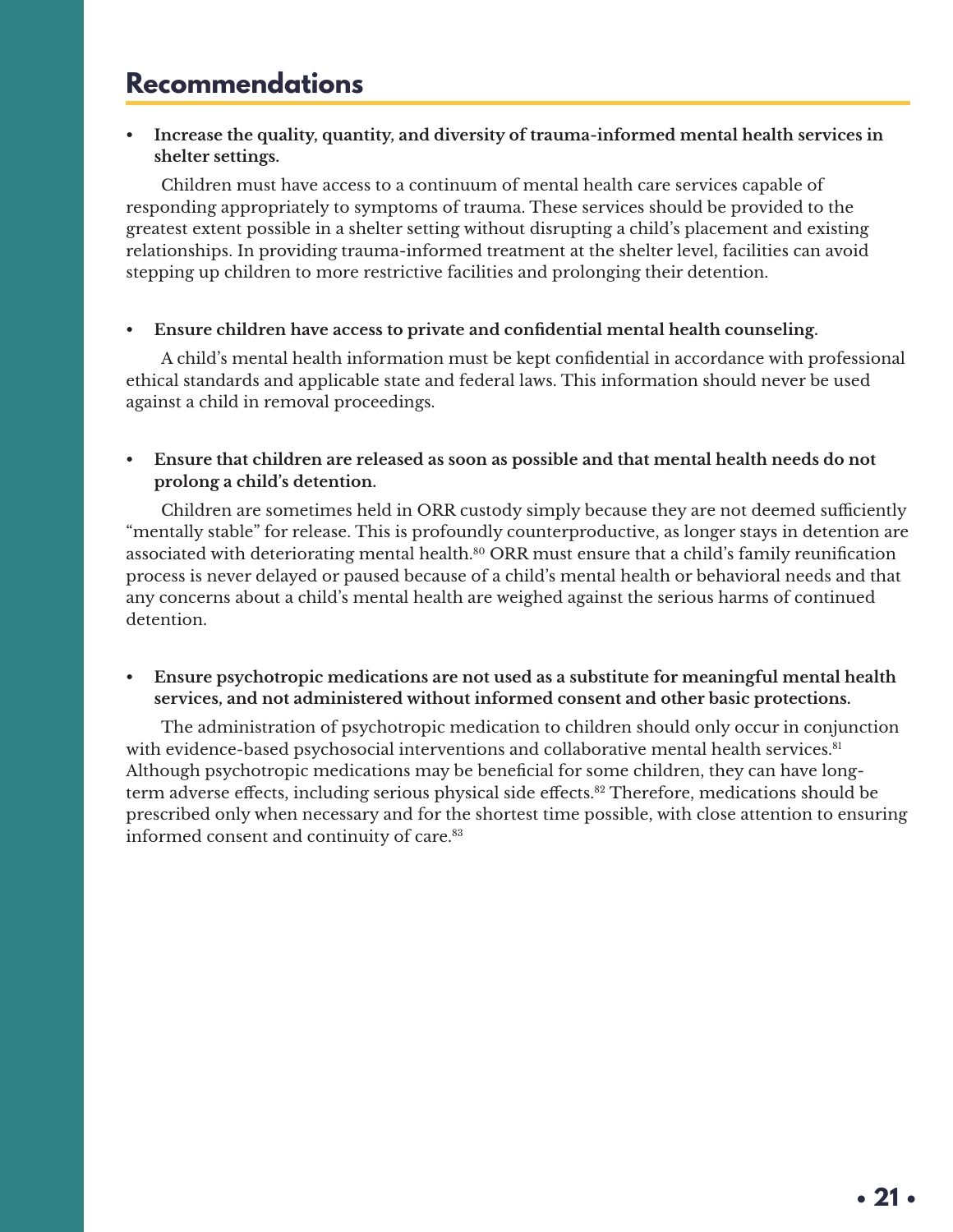# <span id="page-21-0"></span>**6: Children must have access to quality education and regular recreation.**

### **Some ORR facilities do not provide adequate education and recreation to children in their custody.**

Under the *Flores* Settlement, the government must provide every detained child with education services and recreation activities.<sup>84</sup> Facilities are required to individually assess every child's educational needs, create an educational plan, and provide educational services appropriate to the child's developmental level in a structured classroom setting.<sup>85</sup> Facilities are also required to provide daily outdoor activity and structured recreational activities.<sup>86</sup>

*Flores* counsel have received multiple reports from class members and attorneys that statelicensed ORR facilities are providing inadequate education and inconsistent recreation.

Examples include:

- Children receiving inappropriate instruction for their literacy levels;
- Instructors mistreating children;
- Children with disabilities not receiving individualized education services;
- Facility staff limiting children's access to recreation activities for weeks at a time as punishment.

"All of my teachers yell at me all the time and treat me like a dog. It makes me feel terrible. Sometimes I fear that my teacher is going to hit me. . . .

[They] give me a score of zero on assignments that I fail to complete in English . . . The staff don't offer to help me understand any of the lessons."

> *Child Residential Treatment Center*

At ORR's unlicensed influx facilities, education services as well as recreational activities are merely "encouraged . . . to the extent practicable."[87](#page-32-0) Reports from detained class members and attorneys indicate that the quality of education and recreation at these unlicensed facilities is woefully inadequate.

Examples include:

- Children receiving "a single hour of class time" over the course of a day;<sup>[88](#page-32-0)</sup>
- Children placed in classes with 50-100 other children;
- Instructors leading classes with loudspeakers so that they can be heard;
- Instructors frequently repeating the curriculum, leading many children to complete redundant work;
- Children with disabilities not receiving individualized education services;<sup>89</sup>
- Instructors lacking state accreditation.<sup>90</sup>

"Because there are no roofs on our classrooms, we can hardly hear anything that is said.

All the noise from other classrooms makes it so loud that our ears hurt. I can't concentrate at all. I feel like I'm not learning anything at all because I can't hear the teachers when the[y] speak."

> *Child Influx Facility*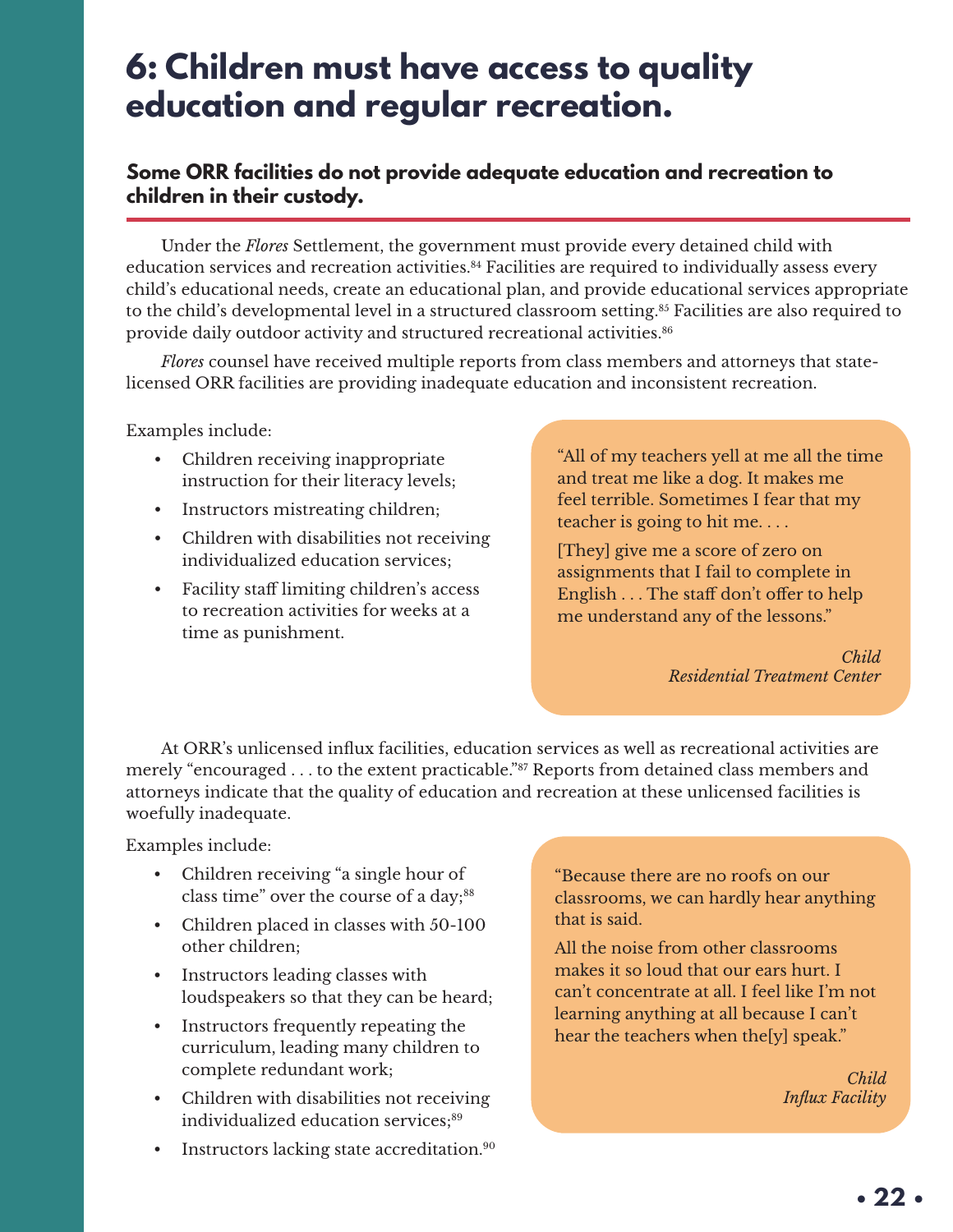### <span id="page-22-0"></span>**Education is critical for children's cognitive, behavioral, and emotional development.**

Depriving children of an adequate education inflicts academic, psychological, and economic harm and undermines children's ability to gain the skills needed for adulthood.[91](#page-32-0) For young children, the lack of access to an educational environment impedes their cognitive, behavioral, and social-emotional development.[92](#page-32-0) For older youth, the lack of access to appropriate learning environments negatively impacts adolescent brain development.[93](#page-32-0) Learning environments and experiences shape teens' abilities to remember key information, perform complex mental tasks, engage in higher order thinking, and regulate their emotions[.94](#page-32-0) Research shows that interrupting children's education for even a short period of time hinders their long-term academic success.[95](#page-32-0)

 "[Education] is the very foundation of good citizenship. Today it is a principal instrument in awakening the child to cultural values, in preparing him for later professional training, and in helping him to adjust normally to his environment. In these days, it is doubtful than any child may reasonably be expected to succeed in life if he is denied the opportunity of an education."

> *Brown v. Board of Education,* 347 U.S. 483, 493 (1954).

### **Recreation is essential to children's mental and physical development.**

Recreational activities are essential to the healthy cognitive, physical, social, and emotional well-being of children and youth.<sup>96</sup> The benefits of recreation on childhood brain development are extensive – including improved thinking, mental performance, focus, memory, and attention.<sup>97</sup> Through play, children learn to regulate their behavior, negotiate social relationships, and build creative problem-solving skills.[98](#page-32-0) A lack of play can lead to behavioral problems when children are deprived of healthy ways to handle external stressors.<sup>99</sup>

Recreational activities also significantly benefit children's physical health and can help prevent childhood conditions such as depression, asthma, obesity, high blood pressure, atherosclerosis, sleep apnea, and Type 2 diabetes.<sup>[100](#page-32-0)</sup> The importance of recreation to children's well-being is reflected in state law requirements for child welfare placements<sup>101</sup> and international law regarding the rights of children.[102](#page-33-0)

# **Recommendations**

- **• Require facilities to follow state educational standards regarding curriculum and teacher qualifications.**
- **• Require facilities to tailor education services to individual children's needs, especially if the child has a disability.**
- **• Require a whole student approach that addresses personal, social, emotional, cultural, intellectual, and work skills in addition to academic content.**
- **• Require facilities to meet or exceed the physical activity guidelines of the President's Council on Sports, Fitness & Nutrition.[103](#page-33-0)**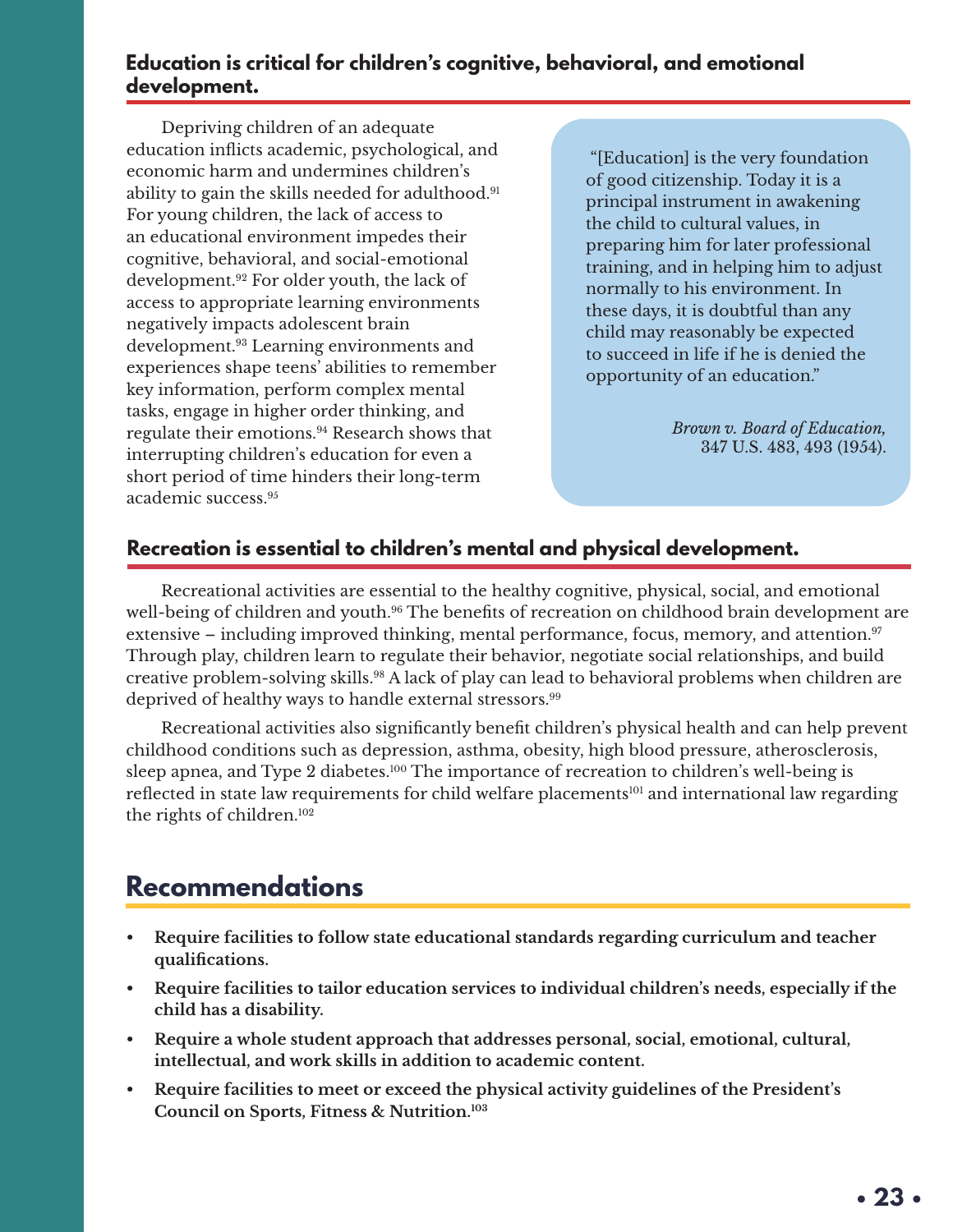# <span id="page-23-0"></span>**7: Children's rights must be protected through robust independent monitoring and data collection requirements.**

### **Monitoring and data collection are essential to the protection of children in state and federal custody.**

Child welfare agencies need consistent and comprehensive data to properly evaluate their services and ensure the well-being of children in their care.<sup>104</sup> Data collection enables child welfare agencies to track a child's pattern of placements, length of time in custody, and experiences in care.[105](#page-33-0)

Federal law recognizes the vital importance of data collection for child welfare systems. The Adoption and Safe Families Act of 1997 ("ASFA") requires HHS to issue an annual report assessing state performance on a number of child welfare outcomes.<sup>106</sup> These include multiple measures relevant to children in immigration detention, including data related to child abuse and neglect in care, the length of time in care, placement stability, and placement of children in group homes or institutions[.107](#page-33-0)

### **The Flores Settlement Agreement currently provides a mechanism for both monitoring of conditions and data oversight.**

Under the *Flores* Settlement Agreement, *Flores* counsel can interview children detained in federal immigration custody to monitor compliance with the Settlement. Since 1997, *Flores*  counsel have routinely visited facilities throughout the country and interviewed detained children. These visits have brought to light critical information regarding violations of children's rights under the Settlement and have proven essential to the protection of detained children.

Additionally, the Settlement requires the government to provide a monthly report to *Flores*  counsel that lists certain information for every minor detained in government custody for more than 72 hours[.108](#page-33-0) Although this monitoring and data collection will continue for as long as the Settlement remains in effect, no mechanism exists for these two critical functions to continue permanently.

> "It's really bad at [Secure Detention Facility]. It's a jail and I sleep in a small, locked cell with a small opening to see the outside of the cell.

We are locked up inside a lot. We almost never go outside. We are stuck inside concrete walls all the time. I want to be able to see the sky more."

> *Child Secure Facility*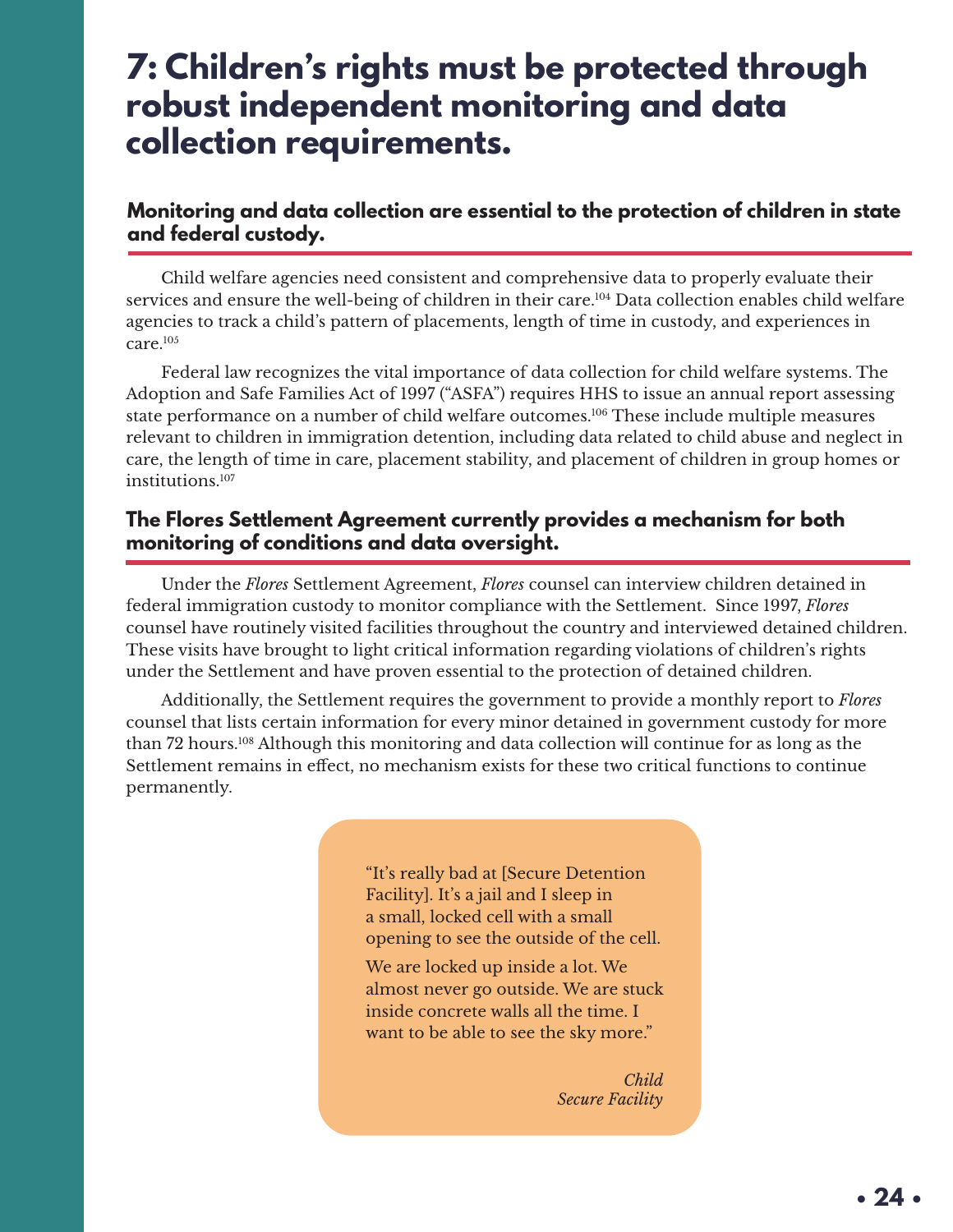## **Recommendations**

**• Establish a permanent, independent, multi-disciplinary oversight committee to monitor facilities where children are detained and review data.**

Congress should establish a permanent oversight mechanism to protect the rights of detained immigrant children. This committee must have unobstructed access to detention facilities in order to confidentially interview children and advocate for individual children. It must also have the ability to independently review data collection and obtain responses (and corrective action, as needed), regarding the accuracy and integrity of the data.

#### **• Require the accurate collection, analysis, and publication of meaningful data regarding children in federal immigration custody.**

To facilitate legislative and public monitoring, the Department of Health and Human Services (HHS) and Department of Homeland Security (DHS) should be required to develop a systematic data collection system modeled on the ASFA Child Welfare Outcomes Report.

At a minimum, the government should publish the following data each month, broken down by placement level (shelter, transitional foster care, long-term foster care, influx, staff-secure, secure, and therapeutic or residential treatment) and individual facility:

- Total census of children in DHS and HHS custody;
- Average length of custody (total time in detention);
- Average length of stay (time spent at most recent placement);
- Filled percentage capacity at each DHS and HHS placement;
- Filled percentage capacity of total DHS and HHS placements.

# **Conclusion**

A child's health, safety, and welfare are best protected by their family, not the state. This truth is borne out by well-established research as well as decades of experiences of child welfare systems throughout the United States.

For the period of time in which unaccompanied children are in federal immigration custody, our country must do better. We must use the data and research we have to provide for this vulnerable population in a way that, at the very least, does no further harm, and at best, promotes their best interests.

"The children should be home with their parents. The government makes lousy parents."

*Lynn Johnson Assistant Secretary, HHS Admin. for Children & Families Dec. 18, 2018*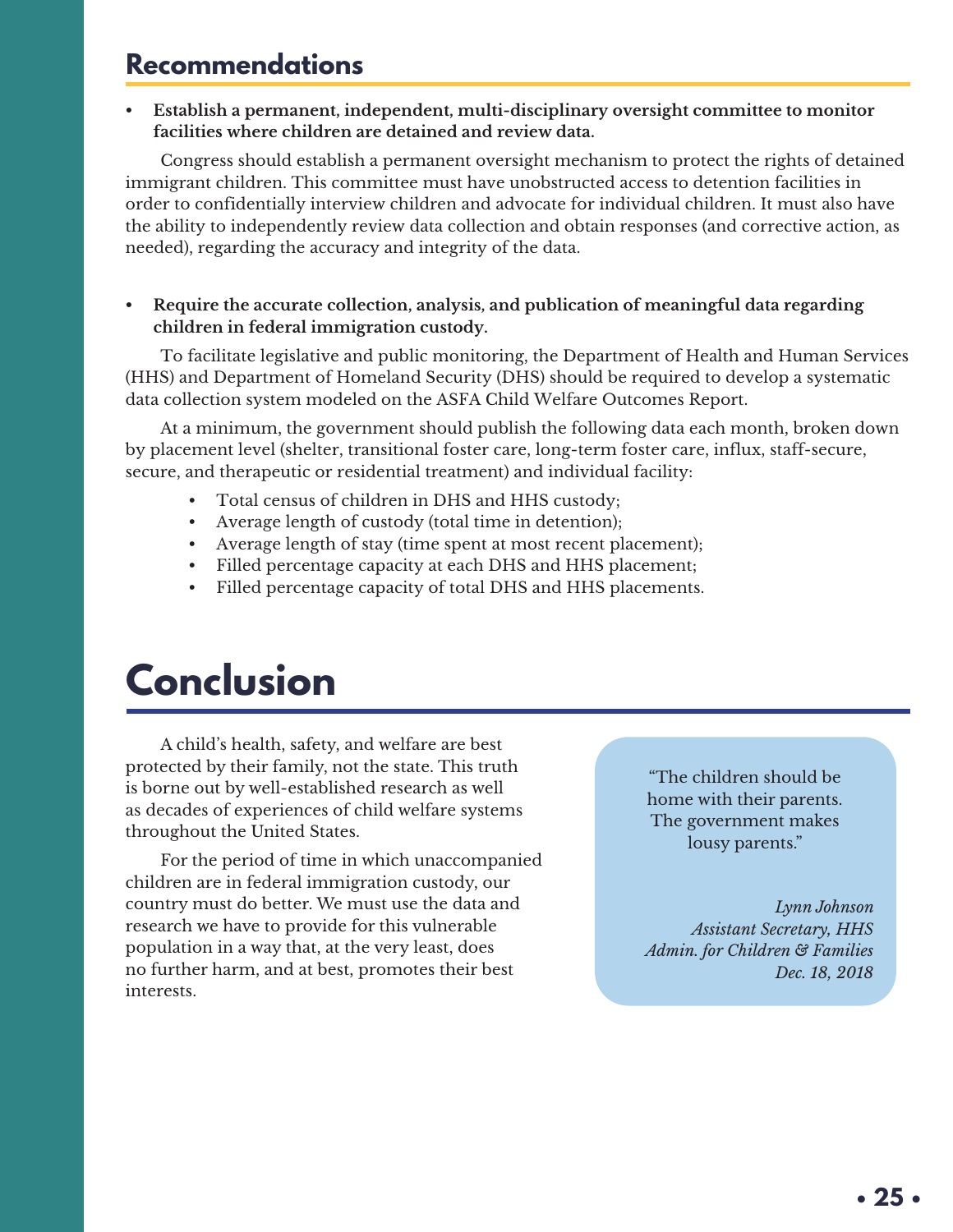# <span id="page-25-0"></span>**Glossary of Terms**

| <b>Term</b>                                                                                          | <b>Definition</b>                                                                                                                                                                                                                                                                                                                                                                                                                                                                                                                                                                                                                                                                                                                         |
|------------------------------------------------------------------------------------------------------|-------------------------------------------------------------------------------------------------------------------------------------------------------------------------------------------------------------------------------------------------------------------------------------------------------------------------------------------------------------------------------------------------------------------------------------------------------------------------------------------------------------------------------------------------------------------------------------------------------------------------------------------------------------------------------------------------------------------------------------------|
| Department<br>of Homeland<br>Security<br>("DHS") <sup>109</sup>                                      | The federal agency that oversees U.S. Customs and Border Protection ("CBP")<br>and U.S. Immigration and Customs Enforcement ("ICE"), among others.                                                                                                                                                                                                                                                                                                                                                                                                                                                                                                                                                                                        |
| U.S. Customs &<br><b>Border Protection</b><br>("CBP") <sup>110</sup>                                 | The federal agency within the Department of Homeland Security ("DHS")<br>that is responsible for enforcement of immigration laws at the borders of the<br>U.S. CBP manages the ports of entry and detention facilities along the border.                                                                                                                                                                                                                                                                                                                                                                                                                                                                                                  |
| <b>U.S. Immigration</b><br>& Customs<br>Enforcement<br>$("ICE")$ <sup>III</sup>                      | The federal agency within the Department of Homeland Security ("DHS")<br>that is responsible for enforcement of immigration laws in the interior of<br>the U.S. (as opposed to enforcement at the borders). ICE manages over 130<br>detention facilities throughout the U.S.                                                                                                                                                                                                                                                                                                                                                                                                                                                              |
| Department of<br>Health & Human<br>Services ("HHS") <sup>112</sup>                                   | The federal agency that has custody and must provide care for every<br>unaccompanied child in government detention (through the Office of<br>Refugee Resettlement, "ORR"). HHS does not play a role in the apprehension<br>or initial detention of unaccompanied children prior to their referral to HHS<br>custody and HHS is not a party to the child's immigration proceedings.                                                                                                                                                                                                                                                                                                                                                        |
| <b>Office of Refugee</b><br>Resettlement<br>$("ORR")^{113}$                                          | ORR is a department within the U.S. Department of Health and Human<br>Services ("HHS"), Administration for Children & Families. ORR is tasked with<br>providing assistance and support to refugees, asylees, and unaccompanied<br>children.<br>If uaccompanied children are apprehended by Department of Homeland<br>Security ("DHS") immigration officials, they must be transferred to ORR<br>custody. ORR is required to place these children in the least restrictive setting<br>possible while in federal custody.<br>ORR's network of contracted facilities stretches across the United States and<br>includes different placement levels, such as shelters, residential treatment<br>centers, staff-secure, and secure facilities. |
| Unaccompanied<br><b>Alien Child</b><br>("UAC")<br>or<br>Unaccompanied<br>Child ("UC") <sup>114</sup> | A child who (1) has no lawful immigration status in the United States; (2) has<br>not attained 18 years of age; and (3) has no parent or legal guardian in the<br>United States, or no parent or legal guardian in the United States is available<br>to provide care and physical custody.                                                                                                                                                                                                                                                                                                                                                                                                                                                |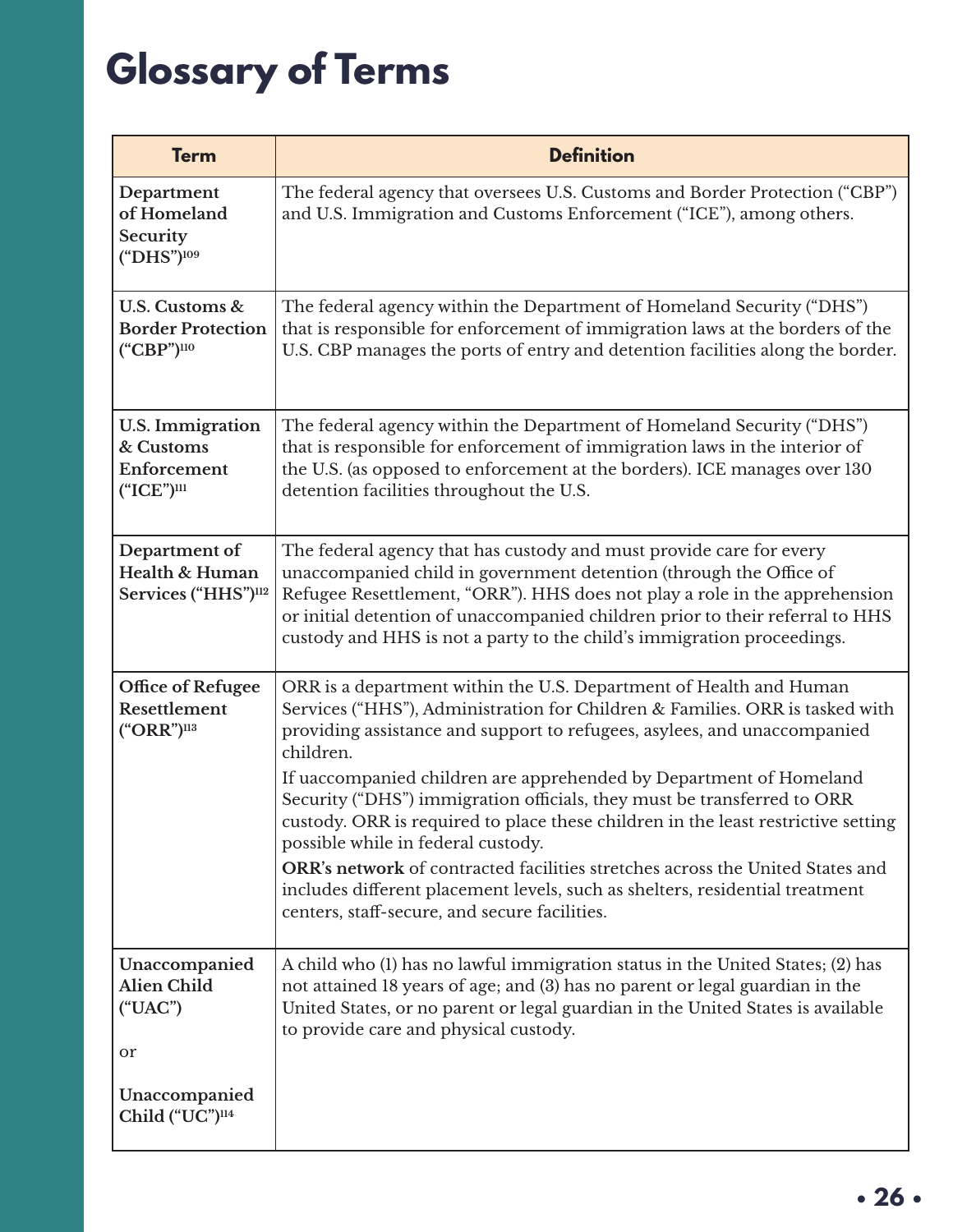<span id="page-26-0"></span>

| A-Number ("A#")                                          | The "alien registration number" or "A-number," this is the official tracking<br>number that immigration authorities assign to noncitizens in the U.S.                                                                                                                                                                                                                                                                                                                                                                                                                   |
|----------------------------------------------------------|-------------------------------------------------------------------------------------------------------------------------------------------------------------------------------------------------------------------------------------------------------------------------------------------------------------------------------------------------------------------------------------------------------------------------------------------------------------------------------------------------------------------------------------------------------------------------|
| <b>Shelter</b>                                           | Most children in ORR custody live in shelters licensed by the state to care for<br>dependent children. The Flores Settlement requires that DHS and HHS place<br>children in non-secure facilities that are "licensed by an appropriate State<br>agency to provide residential, group, or foster care services for dependent<br>children," with limited exceptions. <sup>115</sup> Licensed facilities must comply with all<br>applicable state child welfare laws and regulations.                                                                                      |
| <b>Residential</b><br><b>Treatment Center</b><br>("RTC") | A residential treatment center is a licensed 24-hour residential facility,<br>although not licensed as a hospital, whose primary purpose is the provision of<br>mental health treatment.                                                                                                                                                                                                                                                                                                                                                                                |
| <b>Secure or Staff-</b><br><b>Secure Facility</b>        | Secure facilities are state or county juvenile detention centers.<br>Staff-secure facilities place varying levels of restriction on children's<br>movement.                                                                                                                                                                                                                                                                                                                                                                                                             |
| "Step-Up"                                                | Some children in ORR custody are transferred – or "stepped-up" – to<br>restrictive placements, such as secure facilities, staff-secure facilities, and<br>residential treatment centers.<br>Under the Trafficking Victims Protection Reauthorization Act, children can<br>be placed in a secure facility if they pose a danger to themselves or others or<br>have been charged with a criminal offense. <sup>116</sup> The Flores Settlement Agreement<br>also delineates circumstances in which children can be placed in more<br>restrictive settings. <sup>117</sup> |
| Transitional<br><b>Foster Care</b><br>("TFC")            | Transitional Foster Care ("TFC"), also referred to as "short term foster care," is<br>an initial community-based placement option for unaccompanied children<br>"under 13 years of age, sibling groups with one sibling under 13 years of age,<br>pregnant/parenting teens, or unaccompanied alien children with special<br>needs." <sup>118</sup> Children in TFC placements are placed with foster families, but may<br>attend school and receive other services at the ORR TFC care provider facility<br>site.                                                       |
| <b>Long-Term Foster</b><br>Care ("LTFC")                 | Long-Term Foster Care ("LTFC") is a community-based foster care placement<br>for unaccompanied children who are determined likely to be in ORR custody<br>for an extended period of time. <sup>119</sup> A child is only eligible for LTFC placement<br>if they are 1) expected to be detained for four or more months due to lack of a<br>viable sponsor; 2) potentially eligible for immigration relief; and 3) under the<br>age of 17 years and 6 months at the time of placement. <sup>120</sup>                                                                    |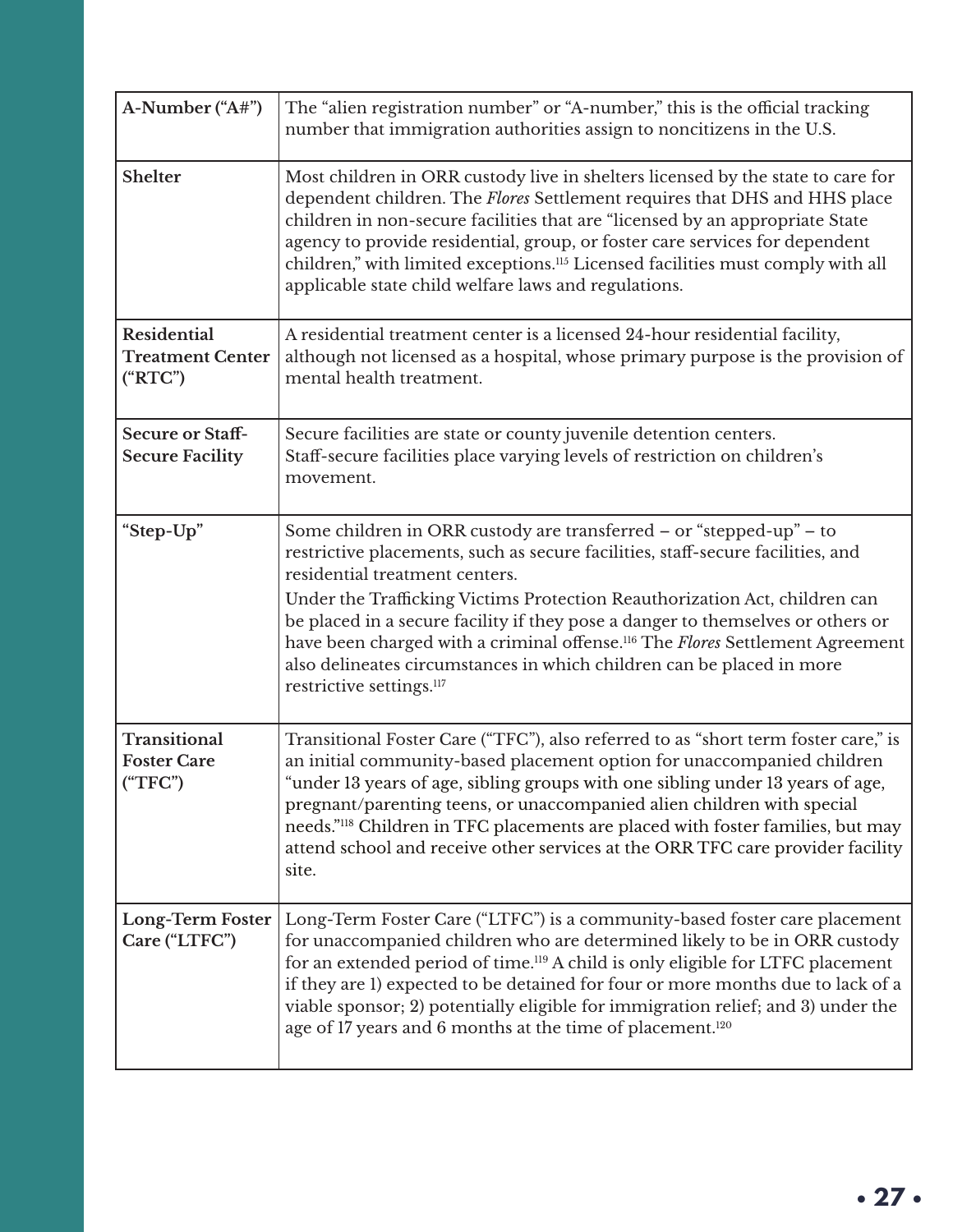<span id="page-27-0"></span>

| Unaccompaned<br><b>Refugee Minor</b><br>Program ("URM") | The Unaccompanied Refugee Minor program ("URM program") provides<br>licensed care placements to certain eligible unaccompanied children.<br>ORR may refer children to a URM program if they meet the eligibility<br>requirements, which require that the child be: under 18 years old,<br>unaccompanied, and either a refugee, entrant, asylee, victim of trafficking,<br>certain category of Special Immigrant Juvenile Status holder, or U-Visa<br>holder. <sup>121</sup>                                                  |
|---------------------------------------------------------|------------------------------------------------------------------------------------------------------------------------------------------------------------------------------------------------------------------------------------------------------------------------------------------------------------------------------------------------------------------------------------------------------------------------------------------------------------------------------------------------------------------------------|
| Removal<br>Proceedings <sup>122</sup>                   | The process whereby an immigration judge determines whether an<br>immigrant is removable from the United States and his or her eligibility for<br>relief under the Immigration and Nationality Act ("INA"). If an immigrant is<br>deported, they could be barred from returning to the U.S. for many years.                                                                                                                                                                                                                  |
| Congregate<br>Care <sup>123</sup>                       | Generally, a placement setting of a group home (a licensed or approved home<br>providing 24-hour care in a small group setting of 7 to 12 children) or an<br>institution (a licensed or approved child care facility operated by a public or<br>private agency and providing 24-hour care and/or treatment typically for 12<br>or more children who require separation from their own homes or a group<br>living experience).<br>These settings may include child care institutions and residential treatment<br>facilities. |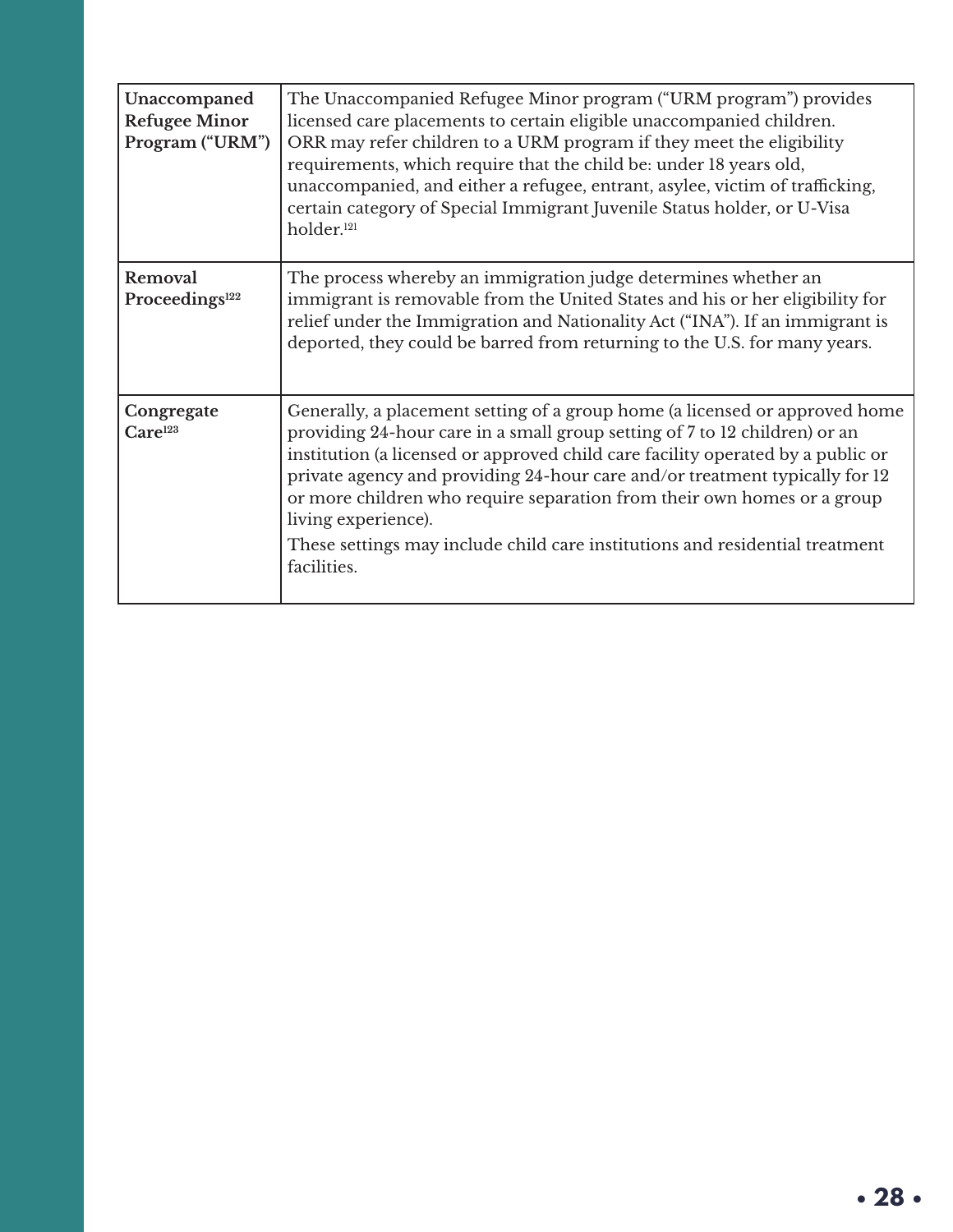# <span id="page-28-0"></span>**Endnotes**

[1](#page-5-0)*. Flores* Settlement ¶¶ 14, 18.

[2](#page-5-0). Colleen Kraft, Amer. Academy of Pediatrics, *AAP Statement Opposing Separation of Children and Parents at the Border*, May 8, 2018, [https://www.aap.org/en-us/about-the-aap/aap-press-room/Pag](https://www.aap.org/en-us/about-the-aap/aap-press-room/Pages/StatementOpposingSeparationofChildrenan)[es/StatementOpposingSeparationofChildrenandParents.aspx.](https://www.aap.org/en-us/about-the-aap/aap-press-room/Pages/StatementOpposingSeparationofChildrenan)

[3](#page-5-0)*. See, e.g.*, Sarah MacLean, *Mental Health of Children Held at a United States Immigration Detention Center*, 230 Soc. SCIENCE & MED. 303 (2019); Martha von Werthern, et al., *The impact of immigration detention on mental health: A systematic review*, 18 BMC Psychiatry 382 (2018).

[4.](#page-6-0) Casey Family Programs, *What impacts placement stability?*, Oct. 3, 2018, [https://www.casey.org/](https://www.casey.org/placement-stability-impacts/%20) [placement-stability-impacts/](https://www.casey.org/placement-stability-impacts/%20) (citing Michael Rutter & L. Alan Sroufe, *Developmental psychopathology: Concepts and Challenges*, 12 Development & Psychopathology 265 (2000)).

[5](#page-6-0)*. Id.* (citing David M. Rubin, Amanda O'Reilly, Xianqun Luan & A. Russell Localio, *The impact of placement stability on behavioral well-being for children in foster care*, 119 PEDIATRICS 336 (2007)).

[6](#page-6-0)*. Id*. (citing William Pelech, Dorothy Badry & Gabrielle Daoust, *It takes a team: Improving placement stability among children and youth with Fetal Alcohol Spectrum Disorder in care in Canada*, 35 CHILDREN & Youth Servs. Rev. 120 (2013)).

[7](#page-7-0). Office of Inspector General, Dep't of Health & Human Servs., OEI-09-18-00431, *Care Provider Facilities Described Challenges Addressing Mental Health Needs of Children in HHS Custody*, 12, Sept. 2019, <https://oig.hhs.gov/oei/reports/oei-09-18-00431.asp>[hereinafter "HHS OIG Mental Health Needs of Children in HHS Custody"].

[8](#page-7-0)*. See* Leila Schochet, *Trump's Family Incarceration Policy Threatens Healthy Child Development*, Center for American Progress, July 12, 2018, [https://www.americanprogress.org/issues/early-childhood/](https://www.americanprogress.org/issues/early-childhood/reports/2018/07/12/453378/trumps-family-incarceration-policy-threatens-healthy-child-development/) [reports/2018/07/12/453378/trumps-family-incarceration-policy-threatens-healthy-child-develop](https://www.americanprogress.org/issues/early-childhood/reports/2018/07/12/453378/trumps-family-incarceration-policy-threatens-healthy-child-development/)[ment/](https://www.americanprogress.org/issues/early-childhood/reports/2018/07/12/453378/trumps-family-incarceration-policy-threatens-healthy-child-development/) (citing Rachel Kronick, Cecile Rousseau, Janet Cleveland, *Asylum-seeking children's experiences of detention in Canada: A qualitative study*, 85 Am. J. Orthopsychiatry 287 (2015)).

[9](#page-7-0). Neil Boothby, *Children of War: Survival as a Collective Act*, Psychol. Well-Being Refugee Children: Research, Prac. & Pol. Issues 136 (1996).

[10](#page-8-0). *See* Kim Barker & Nicholas Kulish, *Inquiry into Migrant Shelters Poses Dilemma: What Happens to the Children?* N.Y. TIMES, Jan. 5, 2019, [https://www.nytimes.com/2019/01/05/us/southwest-key-mi](https://www.nytimes.com/2019/01/05/us/southwest-key-migrant-shelters.html)[grant-shelters.html](https://www.nytimes.com/2019/01/05/us/southwest-key-migrant-shelters.html).

[11.](#page-8-0) *See* Teresa Wiltz, *Giving Group Homes a 21st Century Makeover*, PEW Trust, June 14, 2018, [https://](https://www.pewtrusts.org/en/research-and-analysis/blogs/stateline/2018/06/14/giving-group-homes-a-21st-century-makeover) [www.pewtrusts.org/en/research-and-analysis/blogs/stateline/2018/06/14/giving-group-homes-a-](https://www.pewtrusts.org/en/research-and-analysis/blogs/stateline/2018/06/14/giving-group-homes-a-21st-century-makeover)[21st-century-makeover.](https://www.pewtrusts.org/en/research-and-analysis/blogs/stateline/2018/06/14/giving-group-homes-a-21st-century-makeover)

[12](#page-9-0)*. Flores* Settlement ¶ 19.

[13](#page-9-0)*. Flores v. Lynch*, 212 F. Supp. 3d 907, 914 (C.D. Cal. 2015), *aff'd in part, rev'd in part and remanded*, 828 F.3d 898 (9th Cir. 2016). Note that this case was decided in the context of children in family detention facilities, not children in influx facilities.

[14](#page-10-0). Adriana Gomez Licon, *Lawmakers ask watchdog to probe migrant teen camp's contract*, Associated Press, May 14, 2019, [https://www.apnews.com/b7b699dbd853404e8e66885f8e8a76ec.](https://www.apnews.com/b7b699dbd853404e8e66885f8e8a76ec)

[15](#page-10-0). John Burnett, *Inside the Largest and Most Controversial Shelter for Migrant Children in the U.S.*, NPR, Feb. 13, 2019, [https://www.npr.org/2019/02/13/694138106/inside-the-largest-and-most](https://www.npr.org/2019/02/13/694138106/inside-the-largest-and-most-controversial-shelter-for-migra)[controversial-shelter-for-migrant-children-in-the-u-](https://www.npr.org/2019/02/13/694138106/inside-the-largest-and-most-controversial-shelter-for-migra) ("The average daily cost to care for a child at an influx facility is about \$775 a day, according to Evelyn Stauffer, press secretary at the U.S. Department of Health and Human Services. With nearly 1,600 children at Homestead, that puts the burn rate at over \$1.2 million a day.").

[16.](#page-10-0) Jay Willis, *An Empty Detention Center for Immigrant Children is Costing Taxpayers \$720,000 a Day*, GQ, Sept. 19, 2019, [https://www.gq.com/story/homestead-immigrant-children-detention-facility](https://www.gq.com/story/homestead-immigrant-children-detention-facility-empty)[empty.](https://www.gq.com/story/homestead-immigrant-children-detention-facility-empty)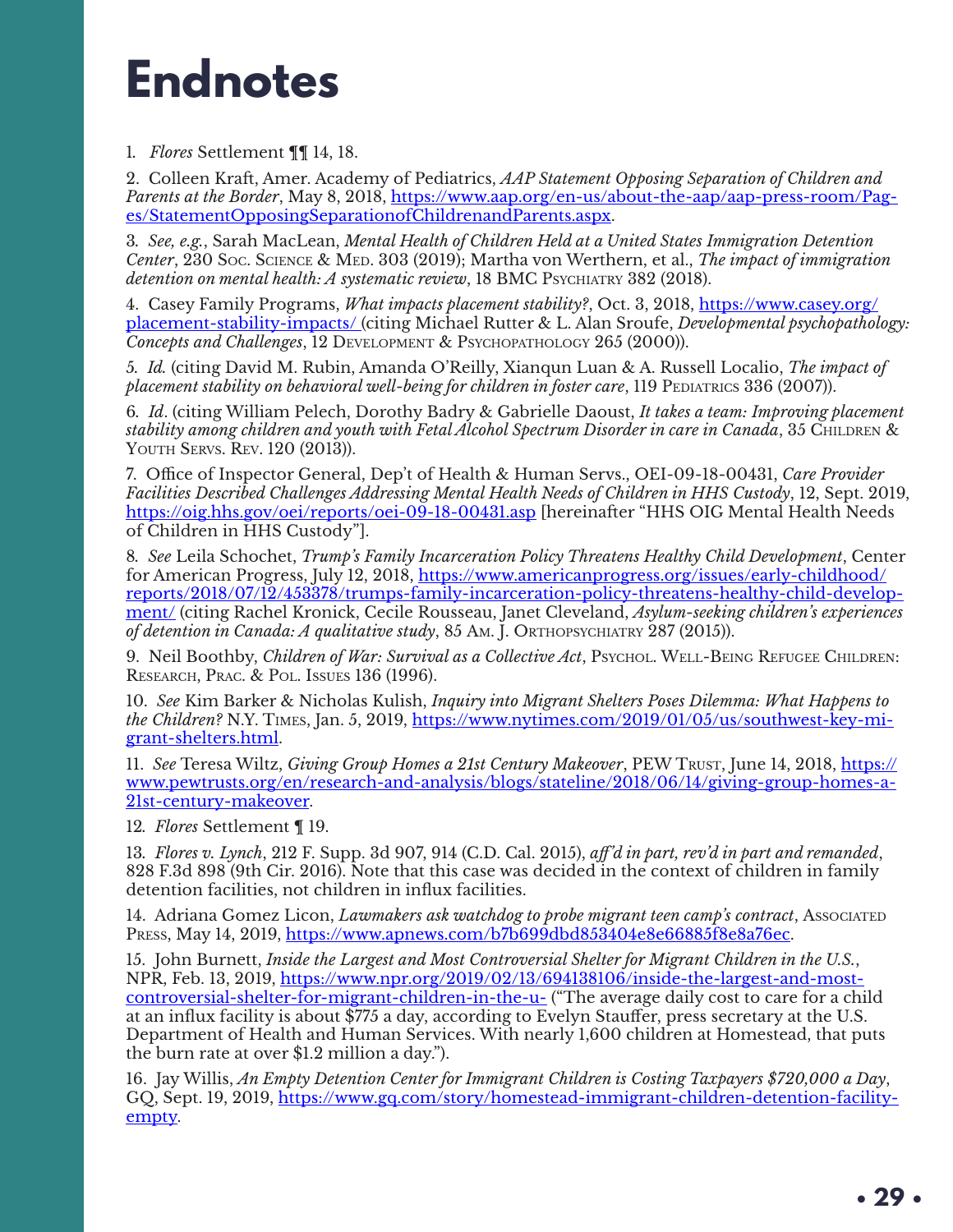<span id="page-29-0"></span>[17.](#page-10-0) Edwin Delgado, *Tornillo: detention site for migrant children to close amid safety fears*, THE GUARDIAN, Jan. 12, 2019, [https://www.theguardian.com/us-news/2019/jan/11/immigration-migrant-children](https://www.theguardian.com/us-news/2019/jan/11/immigration-migrant-children-tornillo-camp-closing)[tornillo-camp-closing](https://www.theguardian.com/us-news/2019/jan/11/immigration-migrant-children-tornillo-camp-closing).

[18](#page-10-0)*. See* Julie Ainsley & Annie Rose Ramos, *Inside Tornillo: The Expanded Tent City for Migrant Children*, NBC News, Oct. 14, 2018, [https://www.nbcnews.com/politics/immigration/inside-tornillo](https://www.nbcnews.com/politics/immigration/inside-tornillo-expanded-tent-city-migrant-children-n919431)[expanded-tent-city-migrant-children-n919431](https://www.nbcnews.com/politics/immigration/inside-tornillo-expanded-tent-city-migrant-children-n919431).

[19.](#page-10-0) James Barragán, *Last Group of Migrant Children to Leave Carrizo Springs Facility Today – Less than 1 month After it Opened*, The Dallas Morning News, July 25, 2019, [https://www.dallasnews.com/news/](https://www.dallasnews.com/news/immigration/2019/07/25/last-group-of-migrant-children-to-leave-carrizo-springs-facility-today-less-than-1-month-after-it-opened/) [immigration/2019/07/25/last-group-of-migrant-children-to-leave-carrizo-springs-facility-today](https://www.dallasnews.com/news/immigration/2019/07/25/last-group-of-migrant-children-to-leave-carrizo-springs-facility-today-less-than-1-month-after-it-opened/)[less-than-1-month-after-it-opened/.](https://www.dallasnews.com/news/immigration/2019/07/25/last-group-of-migrant-children-to-leave-carrizo-springs-facility-today-less-than-1-month-after-it-opened/)

[20](#page-10-0)*. Id.*

[21.](#page-11-0) *See* Annie E. Casey Foundation, *Reconnecting Child Development and Child Welfare: Evolving Perspectives on Residential Placement*, 3 (2013) (summarizing the findings of an international team of experts convened by the Annie E. Casey Foundation and the Youth Law Center).

[22](#page-11-0). Center on the Developing Child, *The Science of Neglect, InBrief* (2013), [https://developingchild.](https://developingchild.harvard.edu/resources/inbrief-the-science-of-neglect/) [harvard.edu/resources/inbrief-the-science-of-neglect/](https://developingchild.harvard.edu/resources/inbrief-the-science-of-neglect/).

[23](#page-11-0). Children's Bureau, Dep't of Health & Human Servs., *A National Look at the Use of Congregate Care in Child Welfare*, May 13, 2015, https://www.acf.hhs.gov/sites/default/files/cb/cbcongregatecare [brief.pdf.](https://www.acf.hhs.gov/sites/default/files/cb/cbcongregatecare_brief.pdf)

[24](#page-11-0)*. See* Family First Prevention Services Act of 2018, H.R. 253, 115th Cong., Pub. L. 115-123.

[25](#page-11-0)*. Id*. § 201(k)(1).

[26.](#page-12-0) Office of Refugee Resettlement, U.S. Dep't of Health & Human Servs., *Children Entering the United States: Guide to Terms*, [https://www.acf.hhs.gov/orr/resource/children-entering-the-united](https://www.acf.hhs.gov/orr/resource/children-entering-the-united-states-unaccompanied-guide-to-terms)[states-unaccompanied-guide-to-terms](https://www.acf.hhs.gov/orr/resource/children-entering-the-united-states-unaccompanied-guide-to-terms) [hereinafter "ORR Guide to Terms"].

[27](#page-12-0)*. Id*.; *see also* Office of Refugee Resettlement, U.S. Dep't of Health & Human Servs., *Children Entering the United States: Placement in ORR Care Provider Facilities*, Sec. 1.2.6, [https://www.acf.hhs.](https://www.acf.hhs.gov/orr/resource/children-entering-the-united-states-unaccompanied-section-1) [gov/orr/resource/children-entering-the-united-states-unaccompanied-section-1](https://www.acf.hhs.gov/orr/resource/children-entering-the-united-states-unaccompanied-section-1) (A child is only eligible for LTFC placement if they are 1) expected to be detained for four or more months due to lack of a viable sponsor; 2) potentially eligible for immigration relief; and 3) under the age of 17 years and 6 months at the time of placement).

[28](#page-12-0). ORR Guide to Terms, *supra* note 26.

[29](#page-12-0). *See* Kay E. Brown, *Unaccompanied Children: HHS Can Improve Monitoring of Their Care, Testimony Before the S. Comm. on the Judiciary*, 114th Cong., Feb. 23, 2016, [https://www.judiciary.senate.gov/](https://www.judiciary.senate.gov/imo/media/doc/02-23-16%20Brown%20Testimony.pdf) [imo/media/doc/02-23-16%20Brown%20Testimony.pdf](https://www.judiciary.senate.gov/imo/media/doc/02-23-16%20Brown%20Testimony.pdf).

[30](#page-12-0). *See* Graham Kates, Angel Canales, & Manuel Bojorquez, *Thousands of Unaccompanied Migrant Children Could be Detained Indefinitely*, CBS News, July 23, 2019, [https://www.cbsnews.com/news/](https://www.cbsnews.com/news/thousands-of-unaccompanied-migrant-children-could-be-detained-indefinitely/) [thousands-of-unaccompanied-migrant-children-could-be-detained-indefinitely/](https://www.cbsnews.com/news/thousands-of-unaccompanied-migrant-children-could-be-detained-indefinitely/).

[31](#page-12-0)*. Id*.

[32](#page-12-0). Office of Refugee Resettlement U.S. Dep't of Health & Human Servs., *About Unaccompanied Refugee Minors*, <https://www.acf.hhs.gov/orr/programs/urm/about> (ORR may refer children to a URM program if they meet the eligibility requirements, which require that the child be: under 18 years old, unaccompanied, and either a refugee, entrant, asylee, victim of trafficking, certain category of Special Immigrant Juvenile Status holder, or U-Visa holder).

[33](#page-13-0). *Flores* Settlement, Exhibit 1, ¶¶ 6, 19.

[34](#page-13-0). *See* Blake Ellis, Melanie Hicken & Bob Ortega, *Handcuffs, assaults, and drugs called 'vitamins': Children allege grave abuse at migrant detention facilities*, CNN, June 21, 2018, [https://www.cnn.](https://www.cnn.com/2018/06/21/us/undocumented-migrant-children-detention-facilities-abuse-invs/index.html) [com/2018/06/21/us/undocumented-migrant-children-detention-facilities-abuse-invs/index.html.](https://www.cnn.com/2018/06/21/us/undocumented-migrant-children-detention-facilities-abuse-invs/index.html)

[35.](#page-13-0) *Id*.

[36.](#page-13-0) *See* John Burnett, *Rep. Ted Deutch Releases Details Of Sexually Abused Migrant Children*, NPR, Feb. 27, 2019, [https://www.npr.org/2019/02/27/698492221/rep-ted-deutch-releases-details-of-sexually](https://www.npr.org/2019/02/27/698492221/rep-ted-deutch-releases-details-of-sexually-abused-migrant-children)[abused-migrant-children](https://www.npr.org/2019/02/27/698492221/rep-ted-deutch-releases-details-of-sexually-abused-migrant-children).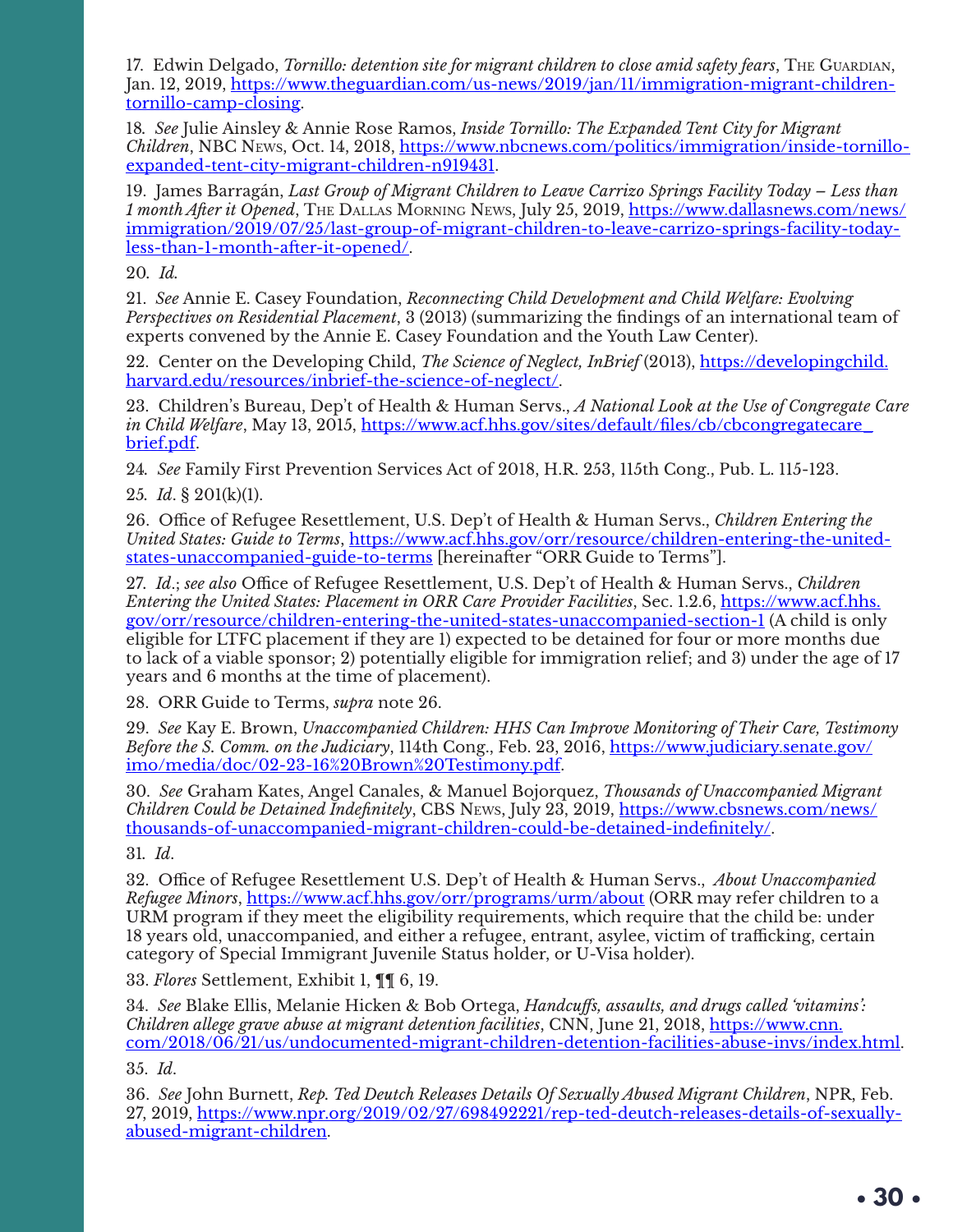<span id="page-30-0"></span>[37.](#page-13-0) *Id*.

[38](#page-13-0). *See* Agnel Philip & Brad Heath, *Another Southwest Key employee arrested for sex abuse at shelter, court records show*, AZ CENTRAL, Aug. 2, 2018, [https://www.azcentral.com/story/news/local/arizo](https://www.azcentral.com/story/news/local/arizona-investigations/2018/08/02/southwest-key-employee-accused-molesting-eight-teens-mesa-shelter/892084002/)[na-investigations/2018/08/02/southwest-key-employee-accused-molesting-eight-teens-me](https://www.azcentral.com/story/news/local/arizona-investigations/2018/08/02/southwest-key-employee-accused-molesting-eight-teens-mesa-shelter/892084002/)[sa-shelter/892084002/;](https://www.azcentral.com/story/news/local/arizona-investigations/2018/08/02/southwest-key-employee-accused-molesting-eight-teens-mesa-shelter/892084002/) *see also* Caitlin Owens, Stef. W. Kight & Harry Stevens, *Thousands of migrant youth allegedly suffered sexual abuse in U.S. custody*, Axios, Feb. 26, 2019, [https://www.axios.com/immi](https://www.axios.com/immigration-unaccompanied-minors-sexual-assault-3222e230-29e1-430f-a361-d959c88c5d8c.html)[gration-unaccompanied-minors-sexual-assault-3222e230-29e1-430f-a361-d959c88c5d8c.html.](https://www.axios.com/immigration-unaccompanied-minors-sexual-assault-3222e230-29e1-430f-a361-d959c88c5d8c.html)

[39](#page-14-0). Section adapted with permission from the authors. *See* Brief of Amici Curiae Children's Advocacy Organizations, *Flores v. Barr*, No. 85-4544, Aug. 30, 2019 (Doc. #635-1).

[40](#page-14-0). *See* 42 U.S.C. § 671(a)(10).

[41](#page-14-0). *See* 42 U.S.C. § 671(a)(10) (requiring that states receiving funding under Title IV-E of the Social Security Act adopt licensing standards).

[42](#page-14-0). *Id*.

[43](#page-14-0)*. See, e.g.*, Washington State Dep't Soc. & Health Serv., *Minimum Licensing Requirements for Group Care Facilities*, July 1, 2018, [https://www.dcyf.wa.gov/sites/default/files/pdf/WAC110-145.pdf;](https://www.dcyf.wa.gov/sites/default/files/pdf/WAC110-145.pdf) Texas Health & Human Serv. Comm'n, *Minimum Standards for General Residential Operations*, July 29, 2018, [https://hhs.texas.gov/sites/default/files/documents/doing-business-with-hhs/provider-portal/pro](https://hhs.texas.gov/sites/default/files/documents/doing-business-with-hhs/provider-portal/protective-services/ccl/min-standards/chapter-748-gro.pdf)[tective-services/ccl/min-standards/chapter-748-gro.pdf](https://hhs.texas.gov/sites/default/files/documents/doing-business-with-hhs/provider-portal/protective-services/ccl/min-standards/chapter-748-gro.pdf); Alaska Dep't Health & Pub. Serv., *Child Care Licensing: Policies and Procedures Manual*, July 1, 2019, [http://dhss.alaska.gov/dpa/Documents/](http://dhss.alaska.gov/dpa/Documents/dpa/programs/ccare/Documents/Manuals-Brochures/Child-Care-Licensing-Policy-and-Procedure-Manual.pdf) [dpa/programs/ccare/Documents/Manuals-Brochures/Child-Care-Licensing-Policy-and-Proce](http://dhss.alaska.gov/dpa/Documents/dpa/programs/ccare/Documents/Manuals-Brochures/Child-Care-Licensing-Policy-and-Procedure-Manual.pdf)[dure-Manual.pdf](http://dhss.alaska.gov/dpa/Documents/dpa/programs/ccare/Documents/Manuals-Brochures/Child-Care-Licensing-Policy-and-Procedure-Manual.pdf).

[44](#page-14-0)*. Id*.

[45](#page-14-0). *See* Children's Bureau, Dep't of Health & Human Servs, *Making and Screening Reports of Child Abuse and Neglect*, 4 (2017), [https://www.childwelfare.gov/pubPDFs/repproc.pdf#page=6&view=-](https://www.childwelfare.gov/pubPDFs/repproc.pdf#page=6&view=Summaries%20of%20State%20laws) [Summaries%20of%20State%20laws](https://www.childwelfare.gov/pubPDFs/repproc.pdf#page=6&view=Summaries%20of%20State%20laws).

[46](#page-15-0). *See* 8 U.S.C. § 1232(c)(2)(A).

[47](#page-15-0)*. Flores* Settlement, ¶ 21.

[48](#page-16-0)*. See, e.g.*, Disability Rights California, *The Detention of Immigrant Children with Disabilities in California: A Snapshot*, 14-17, July 26, 2019, [https://www.disabilityrightsca.org/post/the-detention-of-im](https://www.disabilityrightsca.org/post/the-detention-of-immigrant-children-with-disabilities-in-california-a-snapshot)[migrant-children-with-disabilities-in-california-a-snapshot](https://www.disabilityrightsca.org/post/the-detention-of-immigrant-children-with-disabilities-in-california-a-snapshot). [hereinafter "Disability Rights California"].

49*. See, e.g.*, HHS OIG Mental Health Needs of Children in HHS Custody, *supra* note 7.

50*. See,* Disability Rights California, *supra* note 48.

51*. Id*. at 14-15.

52*. See id*. at 15.

[53](#page-16-0)*. See* Julie M. Linton, Marsha Griffin & Alan J. Shapiro, *Detention of Immigrant Children, Policy Statement*, 139 PEDIATRICS 1, 6 (2017), [https://pediatrics.aappublications.org/content/ear](https://pediatrics.aappublications.org/content/early/2017/03/09/peds.2017-0483.short)[ly/2017/03/09/peds.2017-0483.short](https://pediatrics.aappublications.org/content/early/2017/03/09/peds.2017-0483.short).

[54](#page-16-0)*. See, e.g.*, Barry Holman & Jason Ziedenberg, *The Dangers of Detention; The Impact of Incarcerating Youth in Detention and Other Secure Facilities*, 2, 8-9, Justice Policy Institute (2006), [http://www.jus](http://www.justicepolicy.org/images/upload/06-11_rep_dangersofdetention_jj.pdf)[ticepolicy.org/images/upload/06-11\\_rep\\_dangersofdetention\\_jj.pdf.](http://www.justicepolicy.org/images/upload/06-11_rep_dangersofdetention_jj.pdf); Carol Koplan & Anna Chard, *Adverse Early Life Experiences as a Social Determinant of Mental Health*, 44 Psychiatric Annals 39, 40-41, 44 (2014); Linton et al. *supra* note 53, at 6-8; Richard A. Mendel, *No Place for Kids: The Case for Reducing Juvenile Incarceration*, The Annie E. Casey Foundation, 34-35, (2011).

[55](#page-16-0). *See* Mark W. Lipsey, *The Primary Factors that Characterize Effective Interventions with Juvenile Offenders: A Meta-Analytic Overview*, 4 VICTIMS & OFFENDERS 124, 143-44 (2009).

[56](#page-16-0). *See* Jack P. Shonkoff & Andrew S. Garner, *The Lifelong Effects of Early Childhood Adversity and Toxic Stress*, 129 PEDIATRICS 232 (2012).

[57](#page-16-0). *See* Koplan and Chard, *supra* note 54 at 42; Mendel, *supra* note 54 at 25.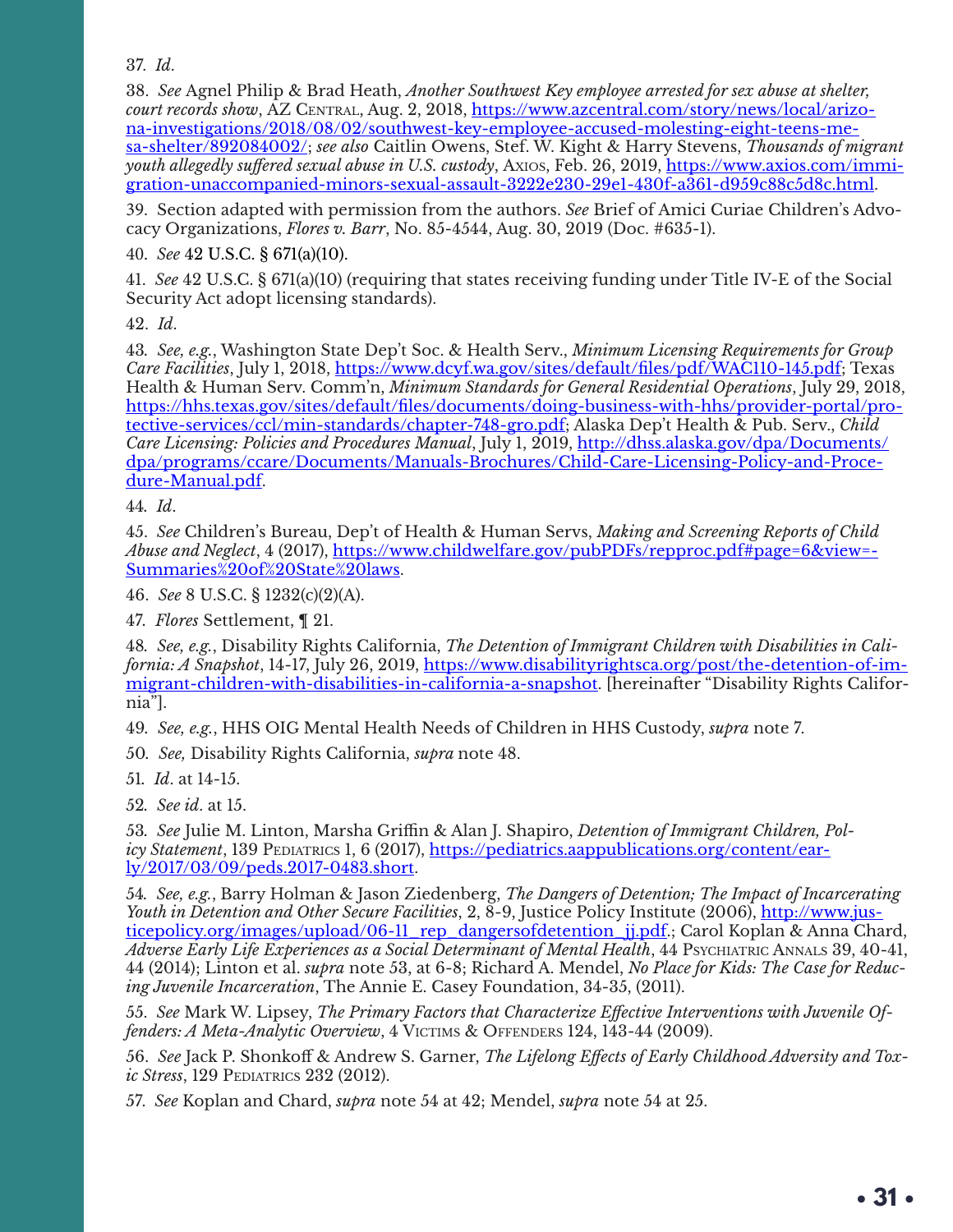<span id="page-31-0"></span>[58](#page-17-0)*. See, e.g.*, Juvenile Justice and Delinquency Prevention Act, 42 U.S.C. § 5601 (1974); Office of Juvenile Justice & Delinquency Prevention, U.S. Dep't of Justice, *Model Programs Guide*, [https://www.](https://www.ojjdp.gov/mpg) [ojjdp.gov/mpg](https://www.ojjdp.gov/mpg)[;](http://www.ojjdp.gov/mpg/%3B) Office of Juvenile Justice & Delinquency Prevention, U.S. Dep't of Justice, *Report of the Attorney General's National Task Force on Children Exposed to Violence*, 2012, [https://www.justice.](https://www.justice.gov/defendingchildhood/cev-rpt-full.pdf) [gov/defendingchildhood/cev-rpt-full.pdf](https://www.justice.gov/defendingchildhood/cev-rpt-full.pdf).

[59](#page-17-0)*. See* Holman and Ziedenberg, *supra* note 54.

[60](#page-17-0)*. Id*. at 8-9; *see also* Koplan & Chard, *supra* note 54 at 41-42 (noting the connection between adverse childhood experiences and an increased risk of depression and suicide attempts).

[61](#page-17-0)*. See* Holman and Ziedenberg, *supra* note 54.

[62](#page-17-0)*. Id*.

[63.](#page-18-0) *See* 8 U.S.C. § 1232(c)(2)(A); *see also Flores* Settlement ¶ 11.

[64](#page-18-0). *Flores* Settlement, ¶¶ 6, 7.

[65](#page-18-0). *See* HHS OIG Mental Health Needs of Children in HHS Custody, *supra* note 7, at 9-10.

[66.](#page-18-0) In Tornillo, the Office of Inspector General warned in 2018 of a "dangerously low number of clinicians serving children." Office of the Inspector General, Dep't of Health & Human Servs., A-12-19-20000, *The Tornillo Influx Care Facility: Concerns About Staff Background Checks and Number of Clinicians on Staff*, 8, Nov. 27, 2018, [https://oig.hhs.gov/oas/reports/region12/121920000.pdf.](https://oig.hhs.gov/oas/reports/region12/121920000.pdf) Independent monitoring of Homestead in 2019 revealed similarly inadequate mental health services. Disability Rights Florida, *Monitoring Report: Homestead Emergency Temporary Shelter for Unaccompanied Children*, 11, Apr. 12, 2019, [http://www.disabilityrightsflorida.org/documents/Homestead\\_Mon](http://www.disabilityrightsflorida.org/documents/Homestead_Monitoring_Report_4-12-19.pdf)[itoring\\_Report\\_4-12-19.pdf](http://www.disabilityrightsflorida.org/documents/Homestead_Monitoring_Report_4-12-19.pdf).

[67.](#page-18-0) *See* American Psychiatric Association, *The Principles of Medical Ethics: With Annotations Especially Applicable to Psychiatry*, 6 (2013); American Psychological Association, *Ethical Principles of Psychologists and Code of Conduct*, 7-8 (2017).

[68](#page-18-0). S*ee, e.g.*, Disability Rights Florida, *Follow-up Monitoring Report: Homestead Emergency Temporary Shelter for Unaccompanied Children*, 8-9, Aug. 16, 2019, [http://www.disabilityrightsflorida.org/](http://www.disabilityrightsflorida.org/documents/DRF_Homestead_Followup_Monitoring_Report_8-16-19.pdf) [documents/DRF\\_Homestead\\_Followup\\_Monitoring\\_Report\\_8-16-19.pdf](http://www.disabilityrightsflorida.org/documents/DRF_Homestead_Followup_Monitoring_Report_8-16-19.pdf) [hereinafter "Disability Rights Florida"].

[69](#page-18-0)*. See, e.g.*, Ella Nilsen, *Kids who cross the border meet with therapists and social workers. What they say can be used against them*, Vox, June 19, 2018, [https://www.vox.com/policy-and-poli](https://www.vox.com/policy-and-politics/2018/6/18/17449150/family-separation-policy-immigration-dhs-orr-health-records-undocumented-kids)[tics/2018/6/18/17449150/family-separation-policy-immigration-dhs-orr-health-records-undocu](https://www.vox.com/policy-and-politics/2018/6/18/17449150/family-separation-policy-immigration-dhs-orr-health-records-undocumented-kids)[mented-kids](https://www.vox.com/policy-and-politics/2018/6/18/17449150/family-separation-policy-immigration-dhs-orr-health-records-undocumented-kids).

[70.](#page-18-0) *Id*.

[71](#page-18-0). *See* Disability Rights California, *supra* note 48.

[72](#page-18-0). *Id*. at 26.

[73](#page-18-0)*. Id*. at 7.

[74](#page-18-0)*. Id*. at 29.

[75](#page-19-0). Section adapted with permission of the authors. Neha Desai, Melissa Adamson, Maureen Allwood, Carly Baetz, Emma Cardeli, Osob Issa, Julian Ford, *Primer for Juvenile Court Judges: A Trauma-Informed Approach to Judicial Decision-Making for Newcomer Immigrant Youth in Juvenile Justice Proceedings* (Feb. 2019), [https://youthlaw.org/publication/primer-for-juvenile-court-judges/.](https://youthlaw.org/publication/primer-for-juvenile-court-judges/)

[76](#page-19-0)*. See* Gail Hornor, *Childhood Trauma Exposure and Toxic Stress: What the PNP Needs to Know*, 29 JOURNAL OF PEDIATRIC HEALTH CARE 191, 192-93 (March/April 2015).

[77](#page-19-0)*. See id*. at 194-96.

[78](#page-19-0)*. See* Linton et al., *supra* note 53, at 6.

[79](#page-19-0)*. See* Mina Fazel, Ruth Reed, Catherine Panter-Brick, & Alan Stein, *Mental health of displaced and refugee children resettled in high-income countries: risk and protective factors*, 379 THE LANCET 266, 280, (January 2012); HHS OIG Mental Health Needs of Children in HHS Custody, *supra* note 7, at 9-11.

[80](#page-20-0)*. See* Linton et al., *supra* note 53, at 6; HHS OIG Mental Health Needs of Children in HHS Custody, *supra* note 7, at 12-13.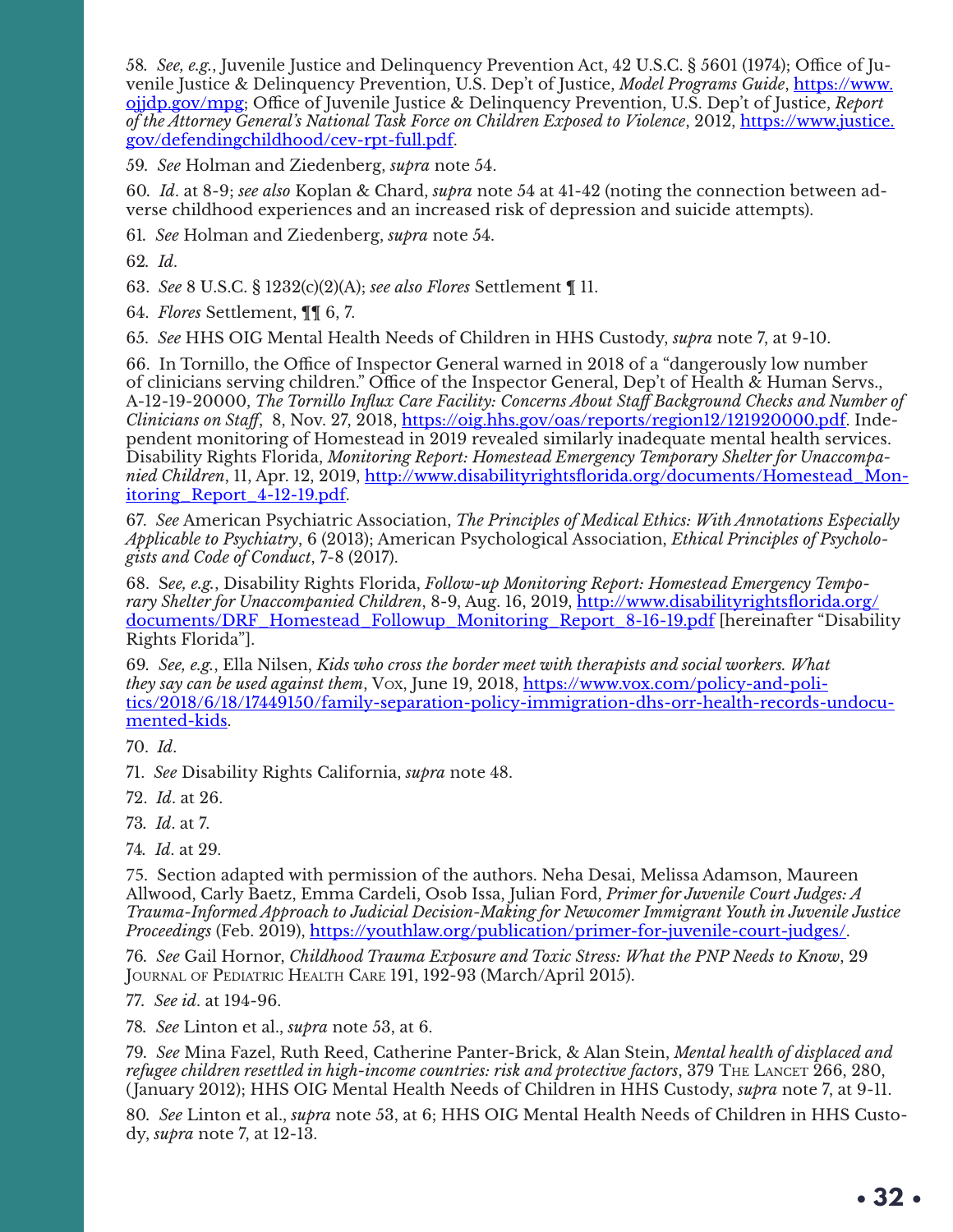<span id="page-32-0"></span>[81.](#page-20-0) *See* Amer. Acad. Child & Adolescent Psychiatry, *Recommendations about the Use of Psychotropic Medications for Children and Adolescents Involved in Child-Serving Systems* (2015), [https://www.aacap.](https://www.aacap.org/App_Themes/AACAP/docs/clinical_practice_center/systems_of_care/AACAP_Psychotro) [org/App\\_Themes/AACAP/docs/clinical\\_practice\\_center/systems\\_of\\_care/AACAP\\_Psychotro](https://www.aacap.org/App_Themes/AACAP/docs/clinical_practice_center/systems_of_care/AACAP_Psychotro)[pic\\_Medication\\_Recommendations\\_2015\\_FINAL.pdf.](https://www.aacap.org/App_Themes/AACAP/docs/clinical_practice_center/systems_of_care/AACAP_Psychotro)

[82](#page-20-0). Amer. Acad. Child & Adolescent Psychiatry, *A Guide for Community Child Serving Agencies on Psychotropic Medications for Children and Adolescents*, Feb. 2012, http://www.aacap.org/app\_themes/ aacap/docs/press/guide\_for\_community\_child\_serving\_agencies\_on\_psychotropic\_medications for children and adolescents 2012.pdf.

[83](#page-20-0)*. See* Disability Rights Florida, *supra* note 68, at 9, 15.

[84](#page-21-0)*. Flores* Settlement, Exhibit 1.

[85](#page-21-0)*. Flores* Settlement, Exhibit 1 (A)(3)(c)-(d), (A)(4).

[86](#page-21-0)*. Flores* Settlement, Exhibit (A)(5).

[87](#page-21-0). *See* Disability Rights Florida, *supra* note 68.

[88](#page-21-0). Mimi Dwyer, *Kids held in Trump's tent city in Tornillo tell us what it was really like*, Vice News, Jan. 25, 2019, [https://www.vice.com/en\\_us/article/vbwmn9/migrant-kids-held-in-trumps-tent-city-in](https://www.vice.com/en_us/article/vbwmn9/migrant-kids-held-in-trumps-tent-city-in-tornillo-tell-us-what-it-was-really-like)[tornillo-tell-us-what-it-was-really-like.](https://www.vice.com/en_us/article/vbwmn9/migrant-kids-held-in-trumps-tent-city-in-tornillo-tell-us-what-it-was-really-like)

[89](#page-21-0). *See* Disability Rights Florida, *supra* note 68, at 3.

[90](#page-21-0). Tanvi Misra, *Inside Homestead: A Tour of the Florida Camp for Migrant Children*, ROLL CALL, July 25, 2019, [https://www.rollcall.com/news/congress/inside-homestead-tour-florida-camp-migrant-chil](https://www.rollcall.com/news/congress/inside-homestead-tour-florida-camp-migrant-children)[dren](https://www.rollcall.com/news/congress/inside-homestead-tour-florida-camp-migrant-children).

[91](#page-22-0)*. See* Holman & Ziedenberg, *supra* note 54; National Research Council, *Reforming Juvenile Justice: A Developmental Approach*, Washington, DC: The National Academies Press, 102 (2013).

[92.](#page-22-0) Dep't of Health & Human Servs. & Dep't of Educ., *Policy Statement on Expulsion and Suspension Policies in Early Childhood Settings*, 3, Dec. 10, 2014, [https://www2.ed.gov/policy/gen/guid/](https://www2.ed.gov/policy/gen/guid/school-discipline/policy-statement-ece-expulsions-suspensions.pd) [school-discipline/policy-statement-ece-expulsions-suspensions.pdf](https://www2.ed.gov/policy/gen/guid/school-discipline/policy-statement-ece-expulsions-suspensions.pd) [hereinafter "Dep't of Health & Human Servs. & Dep't of Educ."].

[93.](#page-22-0) Alliance for Excellent Education, *Science of Adolescent Learning: How Body and Brain Development Affect Student Learning*, 1, 11, Aug. 2018, [https://all4ed.org/science-of-adolescent-learn](https://all4ed.org/science-of-adolescent-learning-body-brain-development/)[ing-body-brain-development/.](https://all4ed.org/science-of-adolescent-learning-body-brain-development/)

[94](#page-22-0)*. Id*. at 1.

[95](#page-22-0)*. See, e.g.*, Dep't of Health and Human Services & Dep't of Educ., *supra* note 92 at 3; Amity L. Noltemeyer, Rose Marie Ward, & Caven Mcloughlin, *Relationship Between School Suspension and Stu*dent Outcomes: A Meta-Analysis, 44 SCHOOL PSYCH. REV. 224, 234-35 (2015), [https://naspjournals.org/](https://naspjournals.org/doi/10.17105/spr-14-0008.1) [doi/10.17105/spr-14-0008.1](https://naspjournals.org/doi/10.17105/spr-14-0008.1); Elizabeth M. Chu & Douglas D. Ready, *Exclusion and Urban Public High Schools: Short- and Long-Term Consequences of School Suspensions, Am. J. Educ. 124 (2018),* 

[96.](#page-22-0) Kenneth Ginsburg & Comm. Psychosocial Aspects of Child & Fam. Health, *The Importance of of Play in Promoting Healthy Child Development and Maintaining Strong Parent-Child Bonds*, 119 PEDIATRICS 1 (2007).

[97](#page-22-0)*. See, e.g.*, Yogman, Garner, & Hutchinson, Amer. Academy of Pediatrics, *The Power of Play: A Pediatric Role in Enhancing Development in Young Children*, 142 PEDIATRICS 3 (2018); Univ. Wash. Med. Sports Inst., *Movement, Play and Sports: What are the Benefits?*, [https://depts.washington.edu/shsi/arti](https://depts.washington.edu/shsi/article/movement-play-and-sports-what-are-the-benefits/)[cle/movement-play-and-sports-what-are-the-benefits/](https://depts.washington.edu/shsi/article/movement-play-and-sports-what-are-the-benefits/).

[98](#page-22-0). Rachel E. White, *The Power of Play, A Research Summary on Play and Learning*, Minnesota Children's Museum (2012), [https://www.childrensmuseums.org/images/MCMResearchSummary.pdf.](https://www.childrensmuseums.org/images/MCMResearchSummary.pdf)

[99](#page-22-0)*. Id*. (collecting sources).

[100.](#page-22-0) *See* Univ. Wash. Med. Sports Inst., *Movement, Play and Sports: What are the Benefits?*, [https://](https://depts.washington.edu/shsi/article/movement-play-and-sports-what-are-the-benefits/) [depts.washington.edu/shsi/article/movement-play-and-sports-what-are-the-benefits/](https://depts.washington.edu/shsi/article/movement-play-and-sports-what-are-the-benefits/).